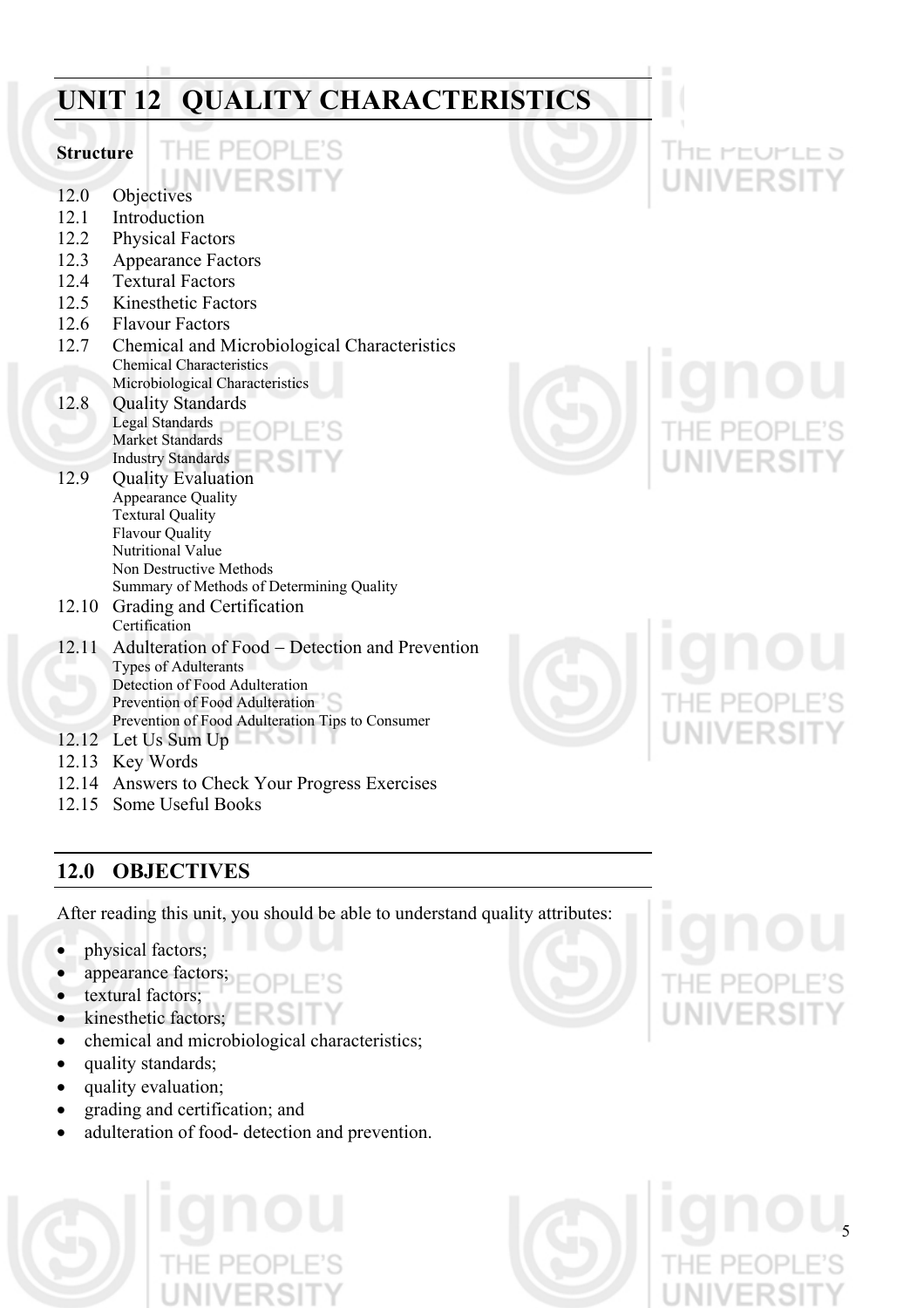# Quality Aspects **12.1 INTRODUCTION**

Quality is combination of attributes, properties or characteristics that give a commodity value in term of human food. Quality is overall, consumer's satisfaction and value worth, which he is paying. It is necessary for the food industry to become quality conscious and move towards attaining the international quality standards. Following are the important component of quality.

- 1. Appearance
- 2. Texture or firmness
- 3. Flavour
- 4. Colour
- 5. Purity
- 6. Nutritional quality: Foods play a very significant role in human nutrition especially as source of carbohydrate, protein, fats, vitamins, minerals and dietary fibre. T H H  $P = 0P$

Foods are often thought of as healthy and nutritive matter having no risk of food borne illness associated with their consumption. The probability of getting sick from eating raw or processed food should not exist. Preventing contamination of fresh and processed foods from human pathogens and dangerous levels of chemicals/pesticides residues is the best way to assure that foods are wholesome and safe for human consumption.

# **12.2 PHYSICAL FACTORS**

The defects, disease and decay can impair quality of fresh horticultural commodities. Defects can originate before harvest as a result of damage by insects, diseases, birds and hail, chemical injuries, and various blemishes (scars, scabs, rusting, rind scrapping etc.). Post harvest defects include sprouting of potatoes, carrots, onions and garlic, rooting of onions and seed germination inside fruits such as tomatoes and peppers, presence of seed stems in cabbage and lettuce and floret opening in broccoli. Physical factors also include shrivelling and wilting, mechanical damage such as punctures, cuts, scratches, splits and crushing, skin abrasions*,* scuffing, deformation, compression, bruising*,* growth cracks in fruits and vegetables.

Temperature related defects (freezing, chilling, sunburn, sunscald) puffiness of tomatoes, blossom end rot of tomatoes, tip burn of lettuce, internal breakdown of stone fruits, water core of apples, black heart of potatoes are the physiological defects.

While most of these defects reduce post harvest quality of perishables. There are examples of defects that do not influence post harvest quality of fresh produce or which may be called as consumer-tolerable defects. These include healed frost damage, scars and scabs, healed insect stings, irregular shape, healed hail damage, sub-optimal colour uniformity, colour intensity variations etc. The presence of defects frequently lowers the grade of the produce, which are other wise of good quality.

Uncontrolled cold also will damage foods. If fruits and vegetables are allowed to freeze, they suffer discolouration, changes in texture, or cracked skins, leaving the food susceptible to attack by microorganism. Carefully controlled freezing on the other hand need not cause these defects. Fruits and vegetables





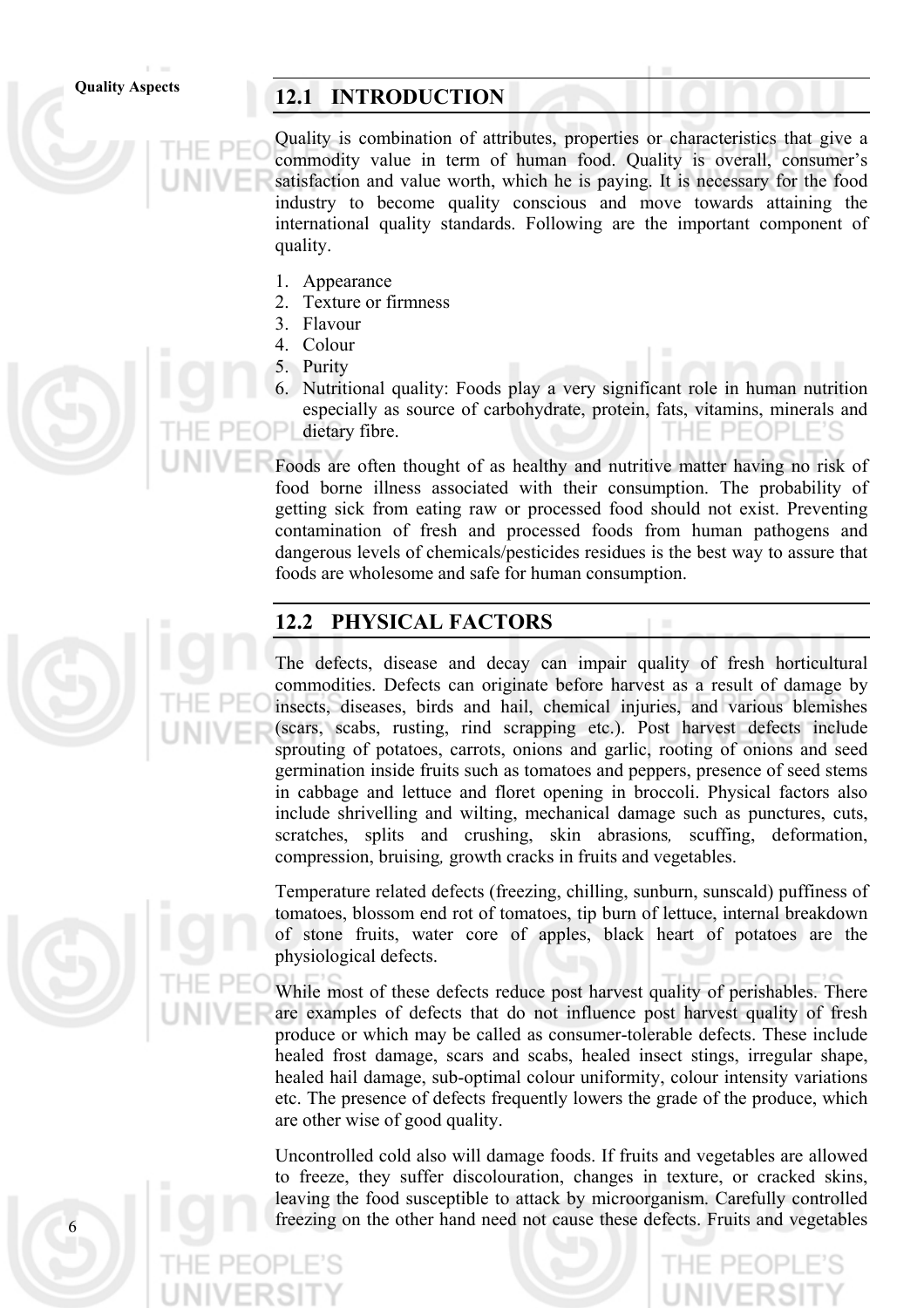after harvest, like other living systems, have optimum temperature **Quality Characteristics** requirements. When held 'at refrigeration temperatures of about 4°C, some are weakened or killed due to chill injury and deteriorative processes follow. The deterioration includes off-colour development, surface pitting, and various forms of decay. Bananas, lemons, squash, and tomatoes are examples of products that should be held at temperatures not lower than about 10°C for maximum quality retention

# **12.3 APPEARANCE FACTORS**

The quality of a food may simply be judged from its appearance when it is placed in front of a consumer. For example, a slight turbidity or cloudiness in orange juice is acceptable but not in apple juice, which must be crystal clear. Thus the overall eye appeal of a product is more important than taste and odour, and may determine acceptance or rejection without a trial tasting. Appearance deserve much more considerations in determining quality of a food and it includes size (dimensions, weight, volume), shape (diameter, depth ratio, smoothness, compactness, uniformity), colour (uniformity, intensity), gloss ( nature of surface wax) and different external and internal defects.

Physical factors are such as size, shape, freedom from defect/damaged surface, type and extent of damaged parts. The optical properties such as colour, gloss and transparency of fruits and vegetables and the consistency of the processed products are also appearance factors that are indicative of quality. The appearance factors are highly useful and practiced in quality evaluation of fruits and vegetables, as well as in processed products.

Colour increases the attractiveness of many fruits and vegetables and used as a maturity index as colour undergo many changes as a part of the ripening process. Unripe fruit is usually green and in many types of fruit, the green colour becomes lighter during ripening and maturation owing to breakdown of chlorophyll, for example in apples, grapes, papaya. This may reveal underlying yellow or red pigments. Peel and pulp often undergo different colour changes, as in apples and bananas, In some cases, fruit colour is a strong indicator of eating quality and shelf-life, for example, tomatoes and bananas. Size and shape of fruits and vegetables are of major interest to the grower as it is directly proportional to the yield and also very useful in grading and handling during processing and transportation.

Defects may be caused by: (a) deformities caused by unfavourable environmental conditions (b) insects and microorganisms (c) mechanical injury during handling, transportation and processing such as damage, bruising and crushing (d) specks and sediments (e) foreign material or any other harmful added substance.

# **12.4 TEXTUAL FACTORS**

PEOPL

Texture include various factors such softness, hardness, firmness, juiciness, grittiness or chewiness, fibrousness, mealiness and stickiness felt by the consumer when he handles the food with fingers (hand feel) or with the tongue, teeth or palate (mouth feel). Any deviation from the expected texture is said to be a quality defect. The texture of foods changes due to aging, improper processing or storage. Fresh fruits and vegetables become soggy due to overripening. Texture is an important factor in deciding the consumer acceptance



エ ビロリビ ヒっ

# – PF(

HF PFOI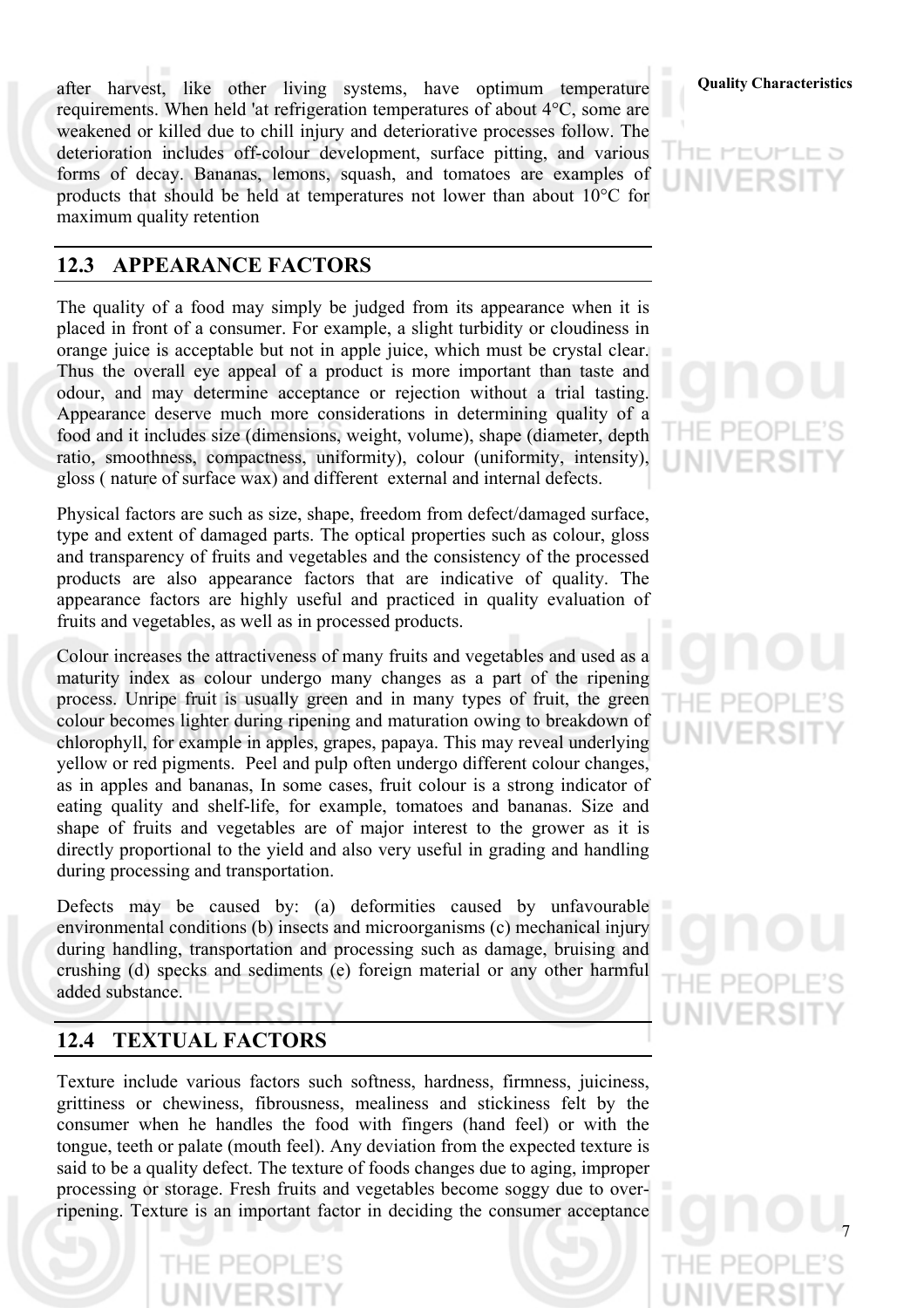**Quality Aspects** of a food. In fact, quality of a food is mainly judged by its freshness/ripeness/ maturity or proper processing. For example, crispness of potato chips, the firmness and crunchiness of apples, and juiciness of fruit such as melons, nonsticky are indicative of prime quality of the food.

# **12.5 KINESTHETIC FACTORS**

These are the quality factors which are judged by hands feel, mouth feel, and judged by sense of touch and tells about, chewiness, softness, juiciness, fibrousness, grittiness, mealiness, stickiness of fresh and processed foods.

# **12.6 FLAVOUR FACTORS**

Flavour is a complex of taste and aromatic components. Total flavour can rarely be assessed by the consumer prior to purchase but it is critical in the repeat purchase of a particular product or product cultivars. Key taste components in fresh produce are sweetness, acidity, astringency and bitterness. Sweetness of some fruit may increase dramatically during ripening due to conversions of starch into sugars, for example in apples, bananas, mangoes and pears. Aroma may be fragrant, acidic & burnt and can be determined to some extent before purchase by the consumer but it tends to be important as a positive factor only in highly aromatic products such as certain cultivars of melon or mangoes.

8

Evaluation of flavour factor is highly subjective and depends on the discriminating ability of the consumer as flavour includes the sense of smell as well as the sense of taste as experienced by a consumer. People differ in their sensitivity to different odours and tastes as much as in their preference for various types of foods. In addition, consumers are influenced to some extent on the appearance, colour and texture of the food while evaluating the flavour characteristics.

# **12.7 CHEMICAL AND MICROBIOLOGICAL CHARACTERISTICS**

# **12.7.1 Chemical Characteristics**

Lipid oxidation and non-enzymatic browning are two major chemical characteristics which, affect the quality of fruits and vegetables during processing and storage and lead to a deterioration in sensory qualities.

Lipid oxidation results in production of off flavour as well as loss of ascorbic acid. It is influenced by light, oxygen concentration, high temperature, sunlight and the presence of iron and copper, and water activity. Control of these factors can significantly reduce the extent of lipid oxidation in foods.

Non-enzymic browning is one of the major causes of quality deterioration and takes place during frying, cooking, storage of dried and concentrated foods. The non enzymic browning is caused by the reaction of amino acids and reducing sugars through Mallard reaction, leading to insoluble black brown pigments which , produce bitter taste and loss in nutrients.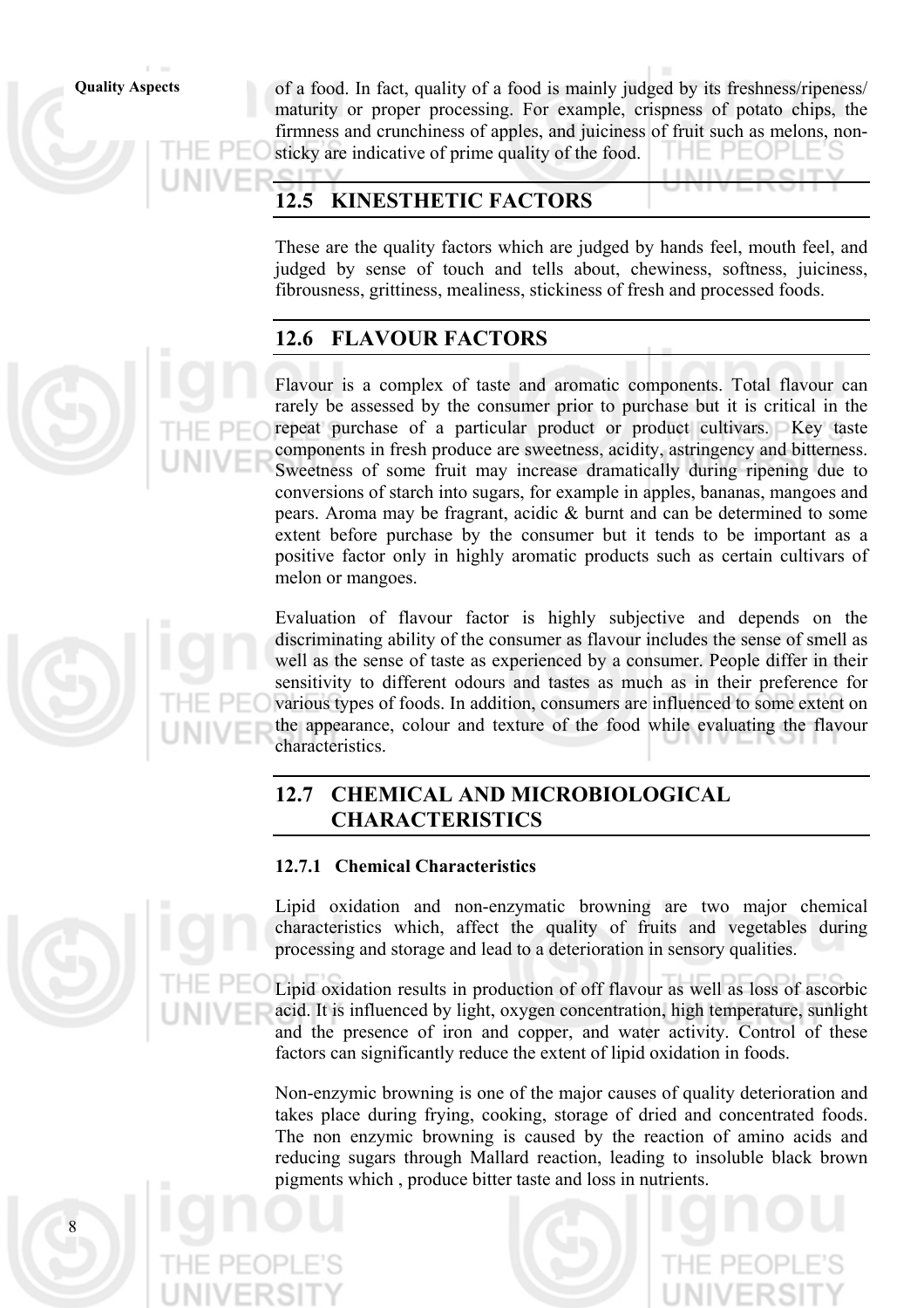There is some loss of colour in fruits and vegetable during maturation, **Quality Characteristics** ripening, storage and processing due the degradation of chlorophyll, anthocyanins and carotenoids by oxidation. For example, dehydrated green peas and beans packed in clear glass containers undergo photo-oxidation and loss of desirable colour occur.

More than 150 reddish water-soluble anthocyanin pigments are present in the plant kingdom. Some anthocyanins form complexes with metals such as Al, Fe, Cu and Sn. by chemical reaction. These complexes generally result in a change in the colour of the pigment (for example, red sour cherries react with tin to from a purple complex) and are therefore undesirable. Since metal packaging materials such as cans could be sources of these metals, they are usually coated with special organic linings to avoid these undesirable reactions.

The carotenoids are a group of mainly lipid soluble compounds responsible for many of the yellow and red colours of food products. The main cause of carotenoids degradation in foods is oxidation. The mechanism of oxidation in processed foods is complex and depends on many factors. The pigments may auto-oxidise by reaction with atmospheric oxygen due to light, heat and the presence of pro-and anti-oxidants.

Ascorbic acid is the most important vitamin in fruits and vegetables and its stability vary markedly as a function of environmental conditions such as pH , concentration of trace metal ions and oxygen because it is oxidized in the presence of oxygen.

# **12.7.2 Microbiological Characteristics**

The microbial action is associated with the presence of bacteria, yeasts and moulds on vegetables and fruits resulting in deterioration of quality during normal processes of aging. The microbial attack on fruits and vegetable and their processed products usually alter the appearance, texture, colour, odour, flavour or slime formation. The appearance includes colour changes, visible growth of microorganisms, formation of pockets of gas and microbial growth especially that of moulds on the surface of food products. As some foods deteriorate, they become soft or mushy. Degradation of foods results in the formation of compounds that have unacceptable odours and flavours.

The most common microbial spoilages in fruits and vegetables are mildew, brown rot, soft rot, black rot, green rot, mould rot or souring and water soaked musky areas, brown or white patches. These spoilage of quality are caused by *Penicillium italicum, Aspergillus niger, Alternaria sp., Mucor sp., Byssochlamys fulva, Botryis cinerea, Rhizopus nigricans, and saprophytic*  bacteria.. Dry rots often lead to darkening and discolouring, and hardening of the surface of vegetables and fruits.

# l he peuple a **UNIVERSIT**

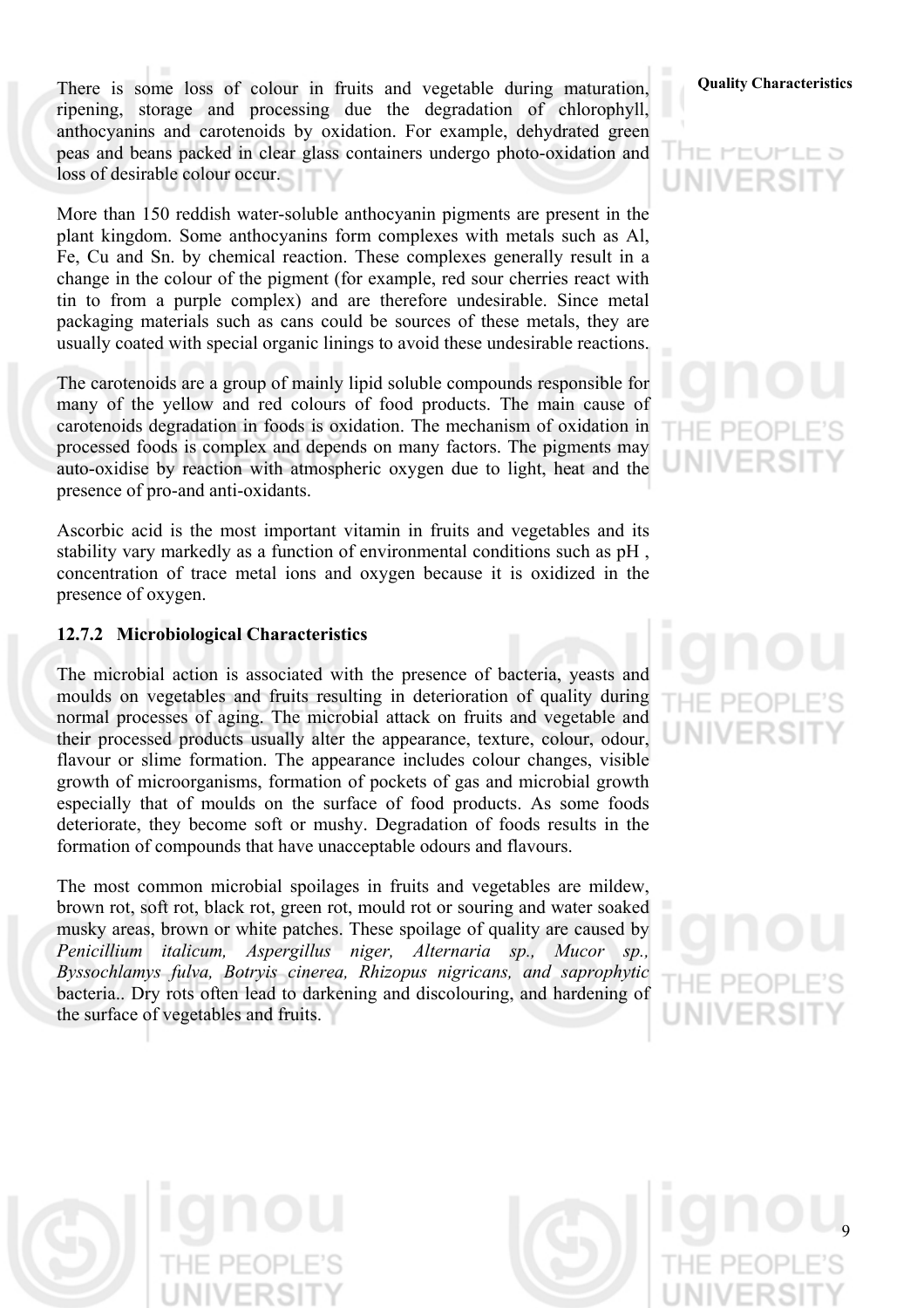| <b>Quality Aspects</b> | $\mathbb{Z}$      | <b>Check Your Progress Exercise 1</b>                                                                                   |                   |
|------------------------|-------------------|-------------------------------------------------------------------------------------------------------------------------|-------------------|
|                        |                   | Use the space below for your answer.<br>Note: a)<br>Compare your answers with those given at the end of the unit.<br>b) |                   |
|                        |                   |                                                                                                                         | <b>UNIVERSITY</b> |
|                        |                   |                                                                                                                         |                   |
|                        |                   |                                                                                                                         |                   |
|                        |                   |                                                                                                                         |                   |
|                        |                   |                                                                                                                         |                   |
|                        |                   |                                                                                                                         |                   |
|                        |                   |                                                                                                                         |                   |
|                        |                   |                                                                                                                         | Tŀ<br>1E.         |
|                        | <b>UNIVERSITY</b> |                                                                                                                         |                   |
|                        |                   |                                                                                                                         |                   |
|                        |                   |                                                                                                                         |                   |
|                        |                   |                                                                                                                         |                   |
|                        |                   |                                                                                                                         |                   |
|                        |                   |                                                                                                                         |                   |
|                        |                   |                                                                                                                         |                   |
|                        |                   | List the main chemical characteristics.                                                                                 |                   |
|                        |                   |                                                                                                                         |                   |
|                        |                   |                                                                                                                         |                   |
|                        |                   |                                                                                                                         |                   |
|                        |                   |                                                                                                                         |                   |
|                        | ш                 |                                                                                                                         |                   |
|                        |                   |                                                                                                                         |                   |
|                        |                   |                                                                                                                         |                   |
|                        |                   | 4. What are the main spoilage in fruits and vegetables?                                                                 |                   |
|                        |                   |                                                                                                                         |                   |
|                        |                   |                                                                                                                         |                   |
|                        |                   |                                                                                                                         |                   |
|                        |                   |                                                                                                                         |                   |
|                        |                   |                                                                                                                         |                   |
| 10                     |                   |                                                                                                                         |                   |
|                        |                   |                                                                                                                         |                   |
|                        |                   |                                                                                                                         |                   |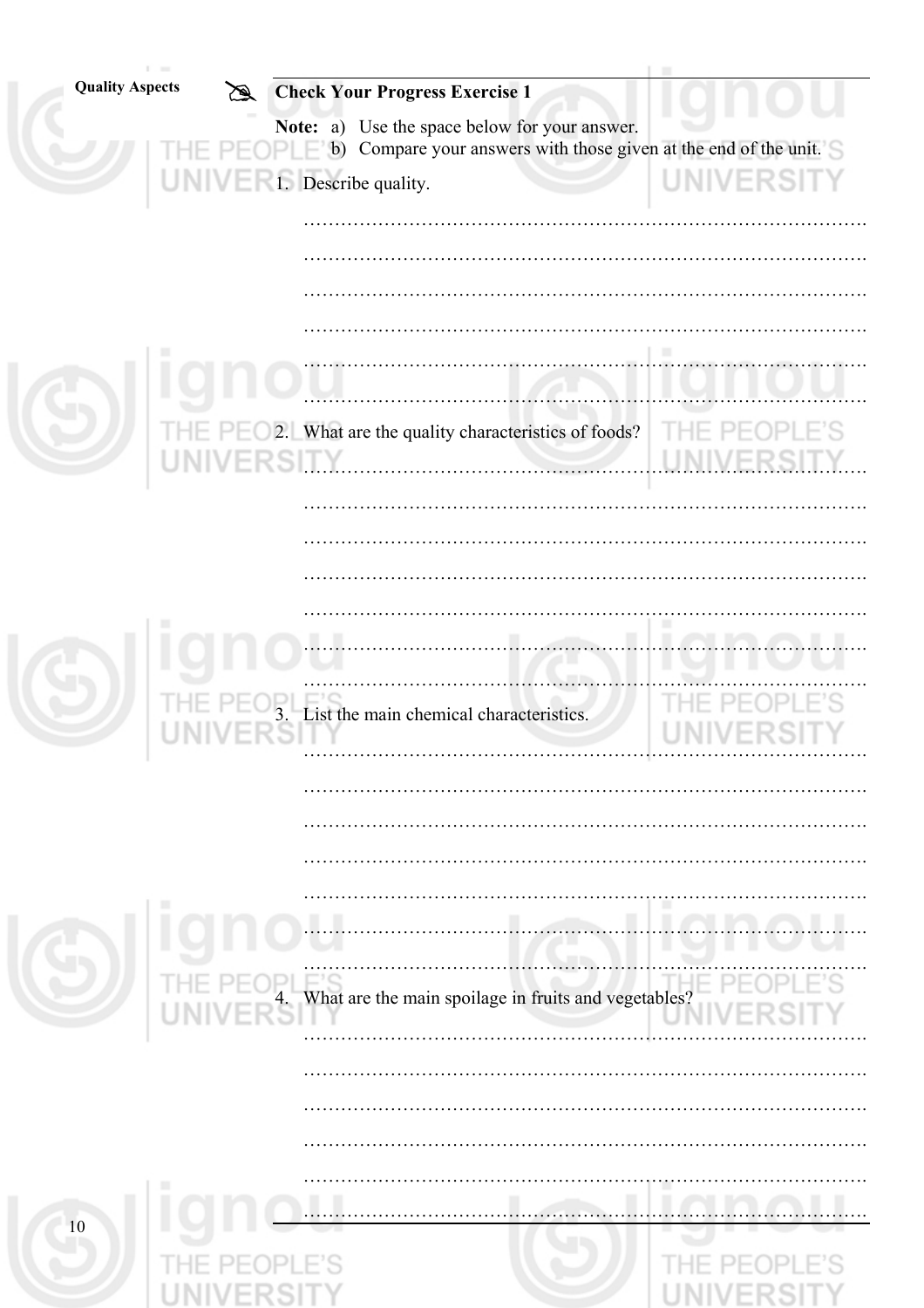# **Quality Characteristics Quality Characteristics**

Different standards are employed to control the quality of fresh and processed foods in the country. Food standards for ensuring the quality and safety of foods for human consumption have been formulated and enforced by law in India. Food standards have been also prescribed based on the International Codex Alimentarius with suitable modification to suit Indian conditions. Different quality standards are summarized below.



# **Different Quality Standards**

| <b>Name of standard</b>                        | <b>Features</b>                                                                                                                                                                                         |
|------------------------------------------------|---------------------------------------------------------------------------------------------------------------------------------------------------------------------------------------------------------|
| Legal standards<br>a)                          | Mandatory standard established by federal<br>state or municipal agencies.                                                                                                                               |
|                                                | Set up by law or represented by appropriate<br>act.                                                                                                                                                     |
|                                                | Concerned with freedom from adulteration<br>and proper quality control measures <i>i.e.</i><br>insects, moulds, yeasts, pesticides,<br>maximum limit of preservative and food<br>without contamination. |
| Company standards<br>b)                        | Established by food industry.                                                                                                                                                                           |
|                                                | Represent consumers image and become<br>trademark of symbol of product quality.                                                                                                                         |
|                                                | Are used by private firms or supermarkets.                                                                                                                                                              |
| c) Industry standard                           | Established by an organised group for any<br>given commodity.                                                                                                                                           |
|                                                | Become effective by pressure from market<br>organization or specific commodity group<br>where legal standards are not involved.                                                                         |
| Consumer or grade<br>$\mathbf{d}$<br>standards | Represent consumer's requirement of a<br>grade/standard product.                                                                                                                                        |
|                                                | Based on experience in use by the industry<br>for consumers.                                                                                                                                            |

The different standards take into consideration intrinsic qualities of foods, nutritional aspects, hygienic values and consumer appeal. Some standards are voluntary in nature and some are mandatory. HE PE

# **12.8.1 Legal Standards**

These are also called as Health Ministry (Government of India) standards and are mandatory in nature. They are prescribed to ensure minimum quality in the foods marketed and promulgated under the Prevention of Food Adulteration Act other Rules and Orders of Government of India which cover food items: beverages, starchy foods, spices and condiments, sweetening agents, edible fats, milk and milk products, common salt, fruit products, edible oils, cereal products, vanaspati, vinegar, sweets and confectionary, food colours, limits for preservatives, antioxidants, emulsifying and stabilizing agents, flavouring agents, pesticide residues.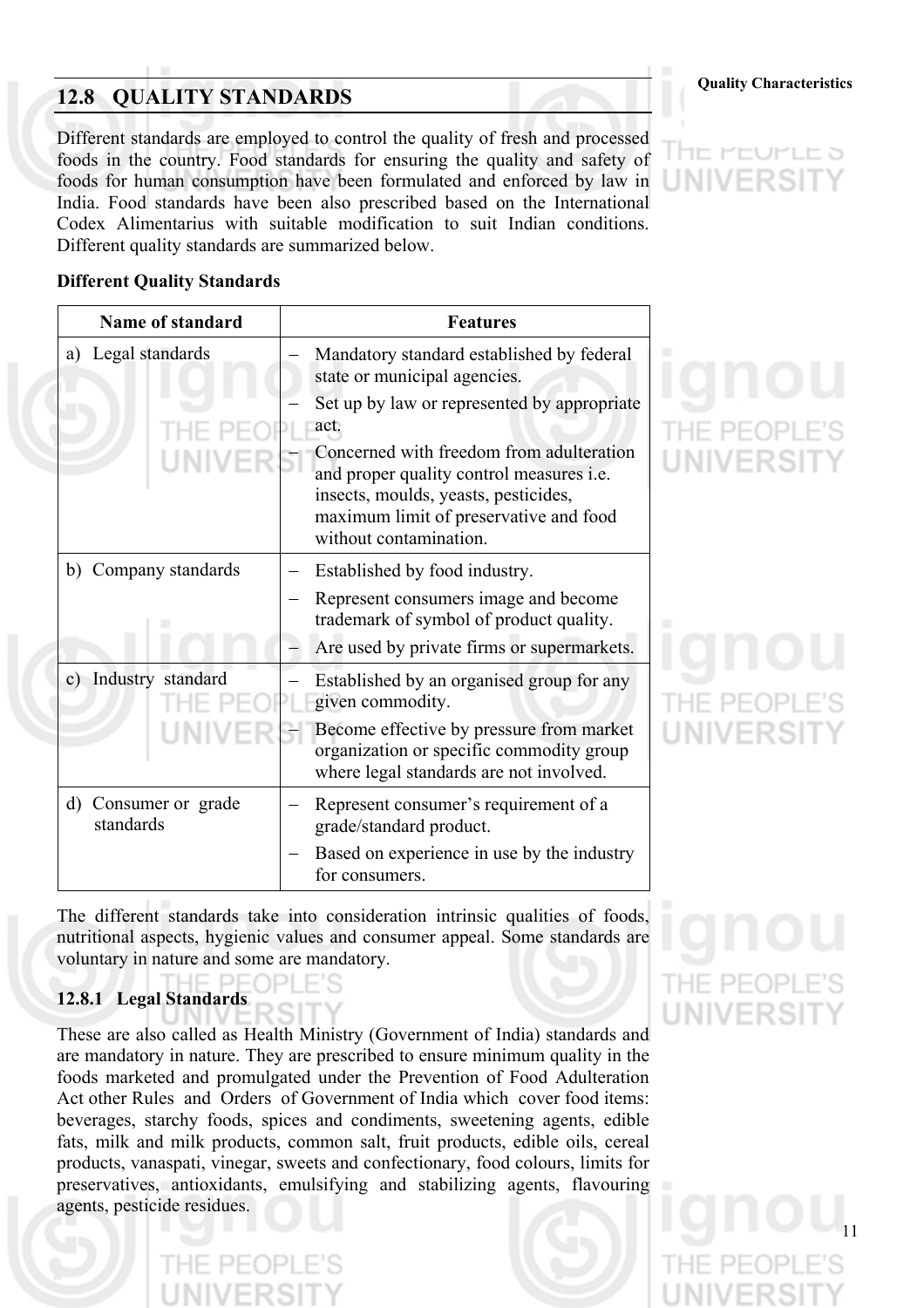**Quality Aspects** Quality denotes the degree of excellence of a product. It is indicated in terms of grades, standards and specifications which are laid down by a competent authority in the country. It is an important consideration in marketing of a product. Consumers are concerned about the safety, nutritional quality, aesthetic value, convenience to use and cost of foods. An established system of quality control assures uniformity in standards and thereby ensures that each food stuff is what it possess to be and what its label declares, if there is one.

# **12.8.2 Market Standards**

The market dictates some quality parameters in the food stuffs marketed. There can be more than one quality requirement for a particular commodity. The economic status and quality consciousness of the consumer influences the market standards and they are voluntary in nature. Examples are different, grades of fruits, vegetables, rice with more or less broken, pulses etc.

# **12.8.3 Industry Standards**

These standards require special quality factors in the foods the consumer purchase. Wheat miller requires wheat with high milling yield. A baker will require a wheat flour with high percentage of gluten of good strength to obtain a good loaf of bread. Similarly fruit processing industry will require certain specific qualities in the fruits like colour, flavour when they are purchased.

# **12.9 QUALITY EVALUATION**

The quality evaluation of fruits, vegetables, other foods and processed products gives useful information on nutritional and biochemical characteristics. Quality evaluation methods can be destructive or non-destructive. They include both objective (based on instrument readings) such as physical, chemical, or microbiological and subjective (based on human judgment, using hedonic scales) methods as in taste. Subjective methods are also called as sensory analysis.

The physical, chemical and microbiological analytical methods are considered to be objective. These methods are usually standard scientific tests, which, one should be in a position to reproduce with the same results by any trained technician. Physical measurements include product attributes such as; size, weight, colour, texture, headspace and even impurities such as filth and insects. Chemical methods are usually more complex and often require sophisticated instrumentation. Precise tests for moisture, total soluble solids, titratable acidity, vitamins, colour pigments, proteins, carbohydrates, ash, pectin and fiber have become standard practice. Microbiological methods are used to determine the presence of bacteria, moulds and yeasts. The details of some of the methods used in the quality evaluation are given below:

# **12.9.1 Appearance Quality**

Appearance quality of fruits and vegetables is measured by size, shape, colour, gloss and presence physical defects.

**Size:** Dimension-measured with sizing rings, calipers. Weight-correlation is generally good between size and weight.

**Shape:** Ratio of dimensions − such as diameter/depth ratio used as indices of shape in fruits.

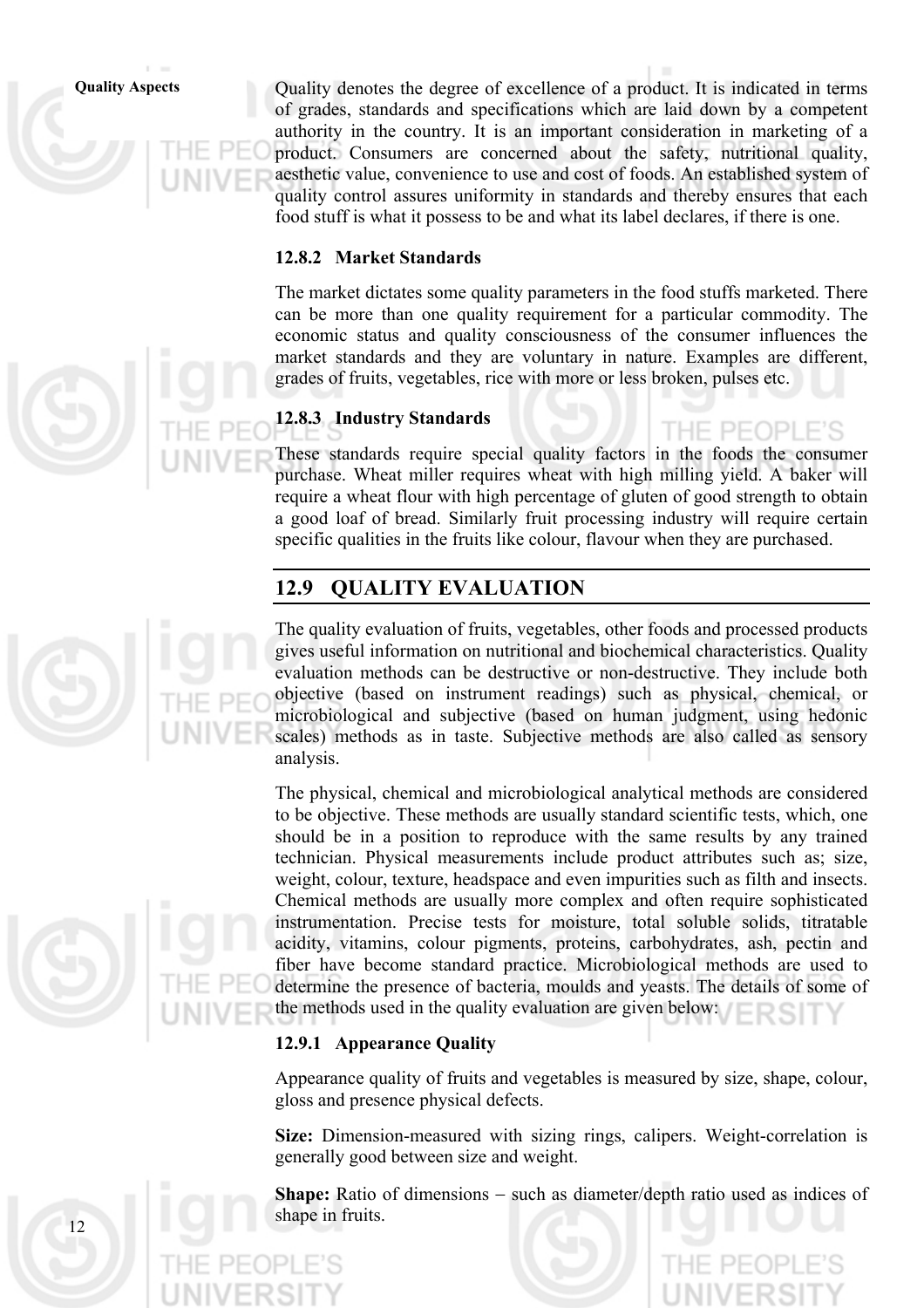**Colour:** Uniformity and intensity-important appearance qualities. Visual **Quality Characteristics** matching- colour charts to match and describe colours of fruits and vegetables. Light ref1ectance is measured by Hunter Lab Colour Meters and Agtron E5W spectrophotometer. Light transmission meters are used to determine internal colour and various disorders (water core of apples and black heart of potatoes). Lovibond tintometer is also used to judge the colour and it has universal acceptance. Determination of pigments (chlorophylls carotenoids, carotene, lycopene, xanthophylls), and flavonoids (anthocyanins) is done by colourimetric procedures.

**Gloss (bloom, finish):** measured using a Gloss-meter or by visual evaluation.

**Presence of defects (external and internal):** Evaluated using a scoring system of 1 to 5 (1 = no symptoms, 2 = slight, 3 = moderate, 4 = severe, and  $5 =$  extreme). Which may be expanded to a 1 to 7 or 1 to 9 hedonic scale.

# **12.9.2 Textural Quality**

**Yielding quality (firmness, softness):** Hand-held testers - determine penetration force using testers such as the Magness-Taylor Pressure Tester and the Effegi penetrometer. Laboratory testing-fruit firmness is determined by Instron Universal Testing machine or Texture Analyser or by measuring fruit deformation using a Deformation Taster.

**Fibrousness and toughness:** Measured on by Instron or Texture Testing System a Fibrometer.

**Succulence and juiciness:** Measurement of water and extractable juice contents are the indicators of succulence and juiciness.

Sensory textural: Evaluate grittiness, crispness, mealiness, chewiness and oiliness.  $H = PL$ 

# **12.9.3 Flavour Quality**

**Sweetness:** Sugars are determined by colourimeteric methods. For quick measurement of glucose in field, is done by enzyme coated strips. Total soluble solids contents are (sweetness) are measured using refractometers.

**Sourness (acidity):** pH of juice is determined by pH meter or pH indicator paper. Total titratable acidity is determined by titrating the extracted juice with alkali to pH 8.1.

**Saltiness:** Salt is determined by chemical method. Saltiness can be measured subjectively by sensory evaluation.

**Astringency:** Determined by taste testing or measuring tannin contents.

**Bitterness:** Determined by taste testing or measurement of the glyco-alkaloids.

**Aroma (odour):** Determined by sensory panels in combination with identification of volatile components.

**Sensory evaluation:** Human subjects – judge and measure combined sensory characteristics (sweetness, astringency, bitterness, overall flavour intensity) of a commodity.



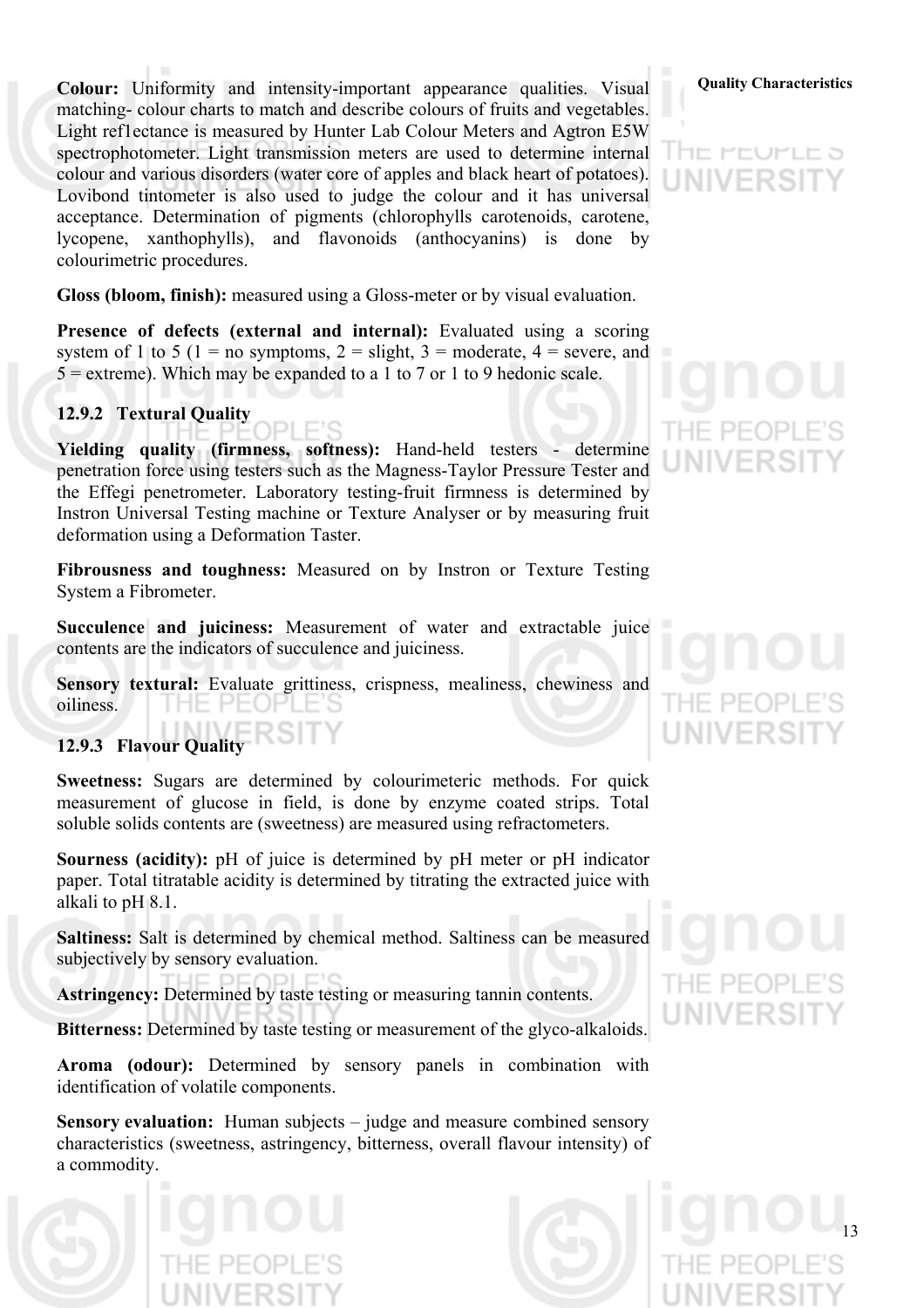# **Quality Aspects 12.9.4 Nutritional Value**

Various analytical methods are available for determination of total carbohydrates, dietary fibre, proteins, amino acids, lipids, fatty acids, vitamins, and minerals in fruits and vegetables.

**Eating Quality Factors:** These include sweetness, sourness, astringency, bitterness, aroma and off-flavours. Objective analytical determination of critical components must be coupled with subjective evaluations by a taste panel to yield useful and meaningful information about flavour quality of fresh fruits and vegetables.

# **12.9.5 Non Destructive Methods**

**Acoustic and vibration tests:** The sound of a fruit as it is tapped sharply with a finger knuckle can change during maturation and ripening and this method is used by consumers while purchasing fruits. Melons are trapped to judge whether they are ready to be harvested. THE PEOPLE'S

**Electrical properties:** Electrical properties of the fruit change with the soundness or maturity or spoilage or physical damage of the fruit. It has been found that the capacitance of deteriorated cell increased while resistance decreased and therefore the measurements could be used to determine the freshness or age of the fruit. At 500 Hertz the dielectric constant of green and ripe peaches was 550 and 150 respectively.

**Nuclear magnetic resonance (NMR):** NMR is being used to find the maturity & quality of fruits and it is also correlated well to sugar content of bananas & apples, and oil content in avocado. It has been used to detect bruises on apples, peaches, pears and onions, pits in olives and prunes and insect damage in pears.

**Near Infrared Reflectance (NIR):** It has been studied to measure the internal qualities like sugars, acidity, soluble solids, nitrogen & calcium in apples, peaches, pineapples, mango and pear. It is used to find the fruit firmness & their storability in cold stores.

**Sonic techniques:** Based on the generation of resonating frequency that can be used to calculate internal resistance (hardness).

|                            | Subjective*        | Include sense organs                                                                                                          |
|----------------------------|--------------------|-------------------------------------------------------------------------------------------------------------------------------|
|                            |                    | Based on opinion of investigators                                                                                             |
| THE PEOPLE'S<br>UNIVERSITY |                    | Past training experience of individual's power<br>or perception                                                               |
|                            |                    | Statistical Analysis required to get meaningful<br>results                                                                    |
|                            | Objective**        | Based on scientific tests                                                                                                     |
|                            |                    | No human perception is involved                                                                                               |
|                            | a) Physical method | Size, texture, colour, consistency, headspace,<br>fill and drained weight, vacuum, container,<br>symmetry, defects, viscosity |
|                            |                    |                                                                                                                               |

## **12.9.6 Summary of Methods of Determining Quality**

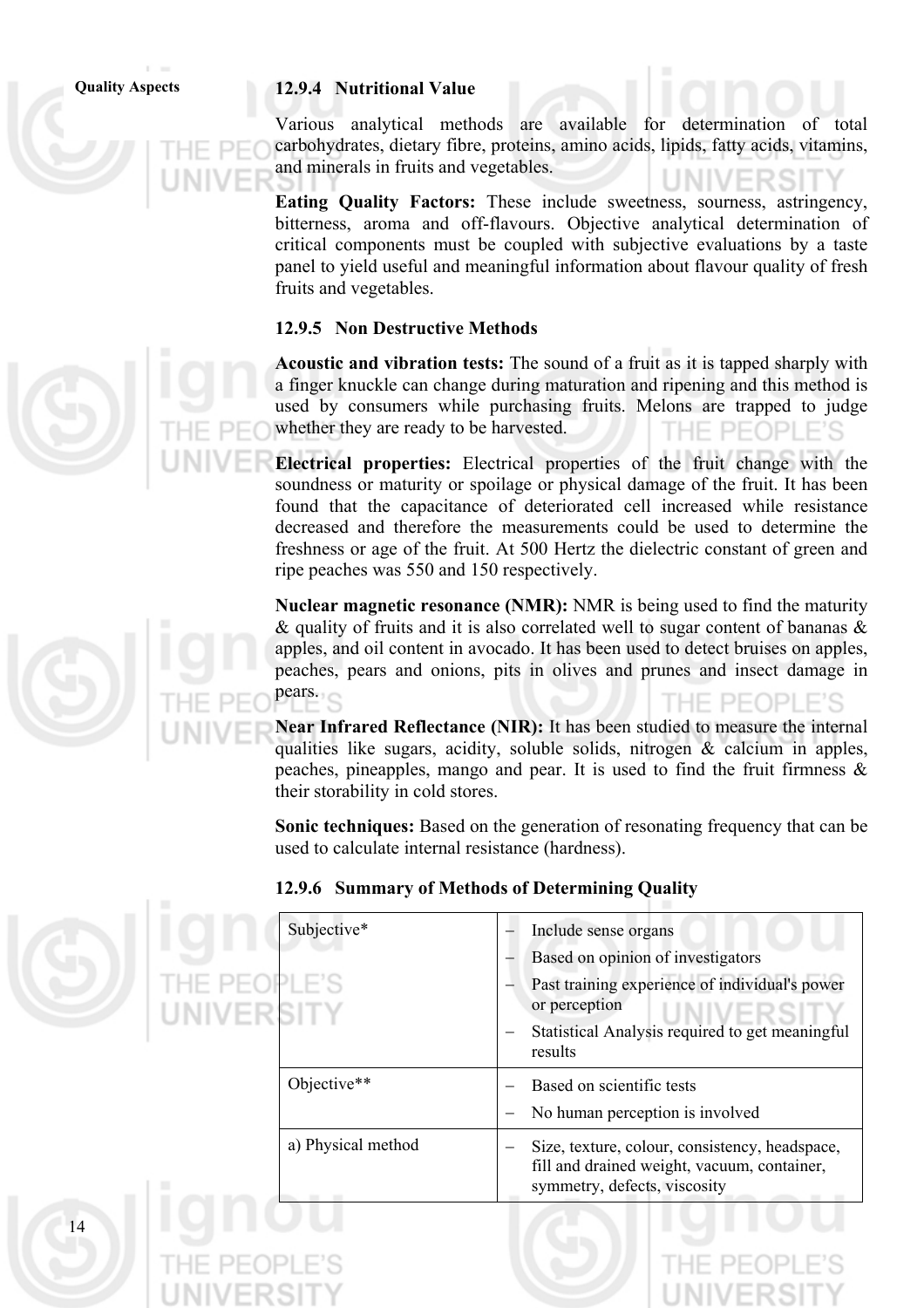| b) Chemical methods        | Enzyme, moisture, fibre, pH, acidity, protein,<br>specific gravity, fat/oil, carbohydrate, ash,<br>mineral, vitamins, sugars, tannins, alcohols |
|----------------------------|-------------------------------------------------------------------------------------------------------------------------------------------------|
| c) Microbiological methods | Mold, insect fragments, insect, excreta,<br>foreign material                                                                                    |
|                            | Differentiation between cell types/tissue/<br>microorganisms                                                                                    |
|                            | Determination of microbial count spoilage<br>detection in the fresh and processed products,<br>microorganisms causing spoilage/<br>fermentation |

*\*Subjective:* The human eye is used to evaluate colour.

к

*\*\*Objective:* An instrument is used to provide a special colour value based on the amount of light reflected-off the commodity surface or the light reflected through the commodity. e.g. Lovibond tintometer.

# **12.10 GRADING AND CERTIFICATION**

The fruits, vegetables and other foods are graded according to size, shape, weight, colour and visible defects to obtain uniform quality and fetch good price for the fruits. This is done by hand or machines. Automatic grading machines are available in which vibrating screens or screens with various sized slots are used to separate different types of product. *Density grading* is carried out by using different concentration of brine for fruits. Grading for colour is carried out by an electronic colour-sensing device. Manual grading done by hands and is usually necessary to avoid losses or to keep losses within reasonable limits.

To ensures quality and purity, Government of India, has established different agencies like AGMARK, Indian Standard Institute to make grades of foods, vegetables & fruits and they are affixing their marks (Agmark, ISI) on the products. The quality *of* product is determined with reference to the size, variety, weight, colour, moisture and, fats content and other factors. The act defines the quality of most of the agricultural raw and processed products commodities into various grades depending upon the degree of purity in each case. The grades incorporated are grades 1, 2, 3 and 4 or special, good, fair and ordinary. The physical and chemical characteristics of products are kept in mind while formulating the Agmark specifications.

Grading of commodities like ghee, butter, vegetable oils, *atta*, spices and honey is voluntary. On the other hand, grading of spices, basmati rice, essential oils, onions, potatoes etc. that are meant for export, is compulsory under AGMARK to ensure quality. The grading of agricultural commodities has three main purposes to: (i) to protect the producers and consumer from exploitation. By knowing the quality and grade of his produce, he is in better bargaining position against the trader. (ii) serve as a means of describing the quality of the commodities to be purchased *or* sold by the buyers and sellers in the country and abroad. Which avoids the need for physical checking and handling at many points. (iii) protect the consumer by ensuring the quality of products he purchases.

Under Indian Standard Specification fruits and vegetables have three grades, super, fancy and commercial.

## **Quality Characteristics**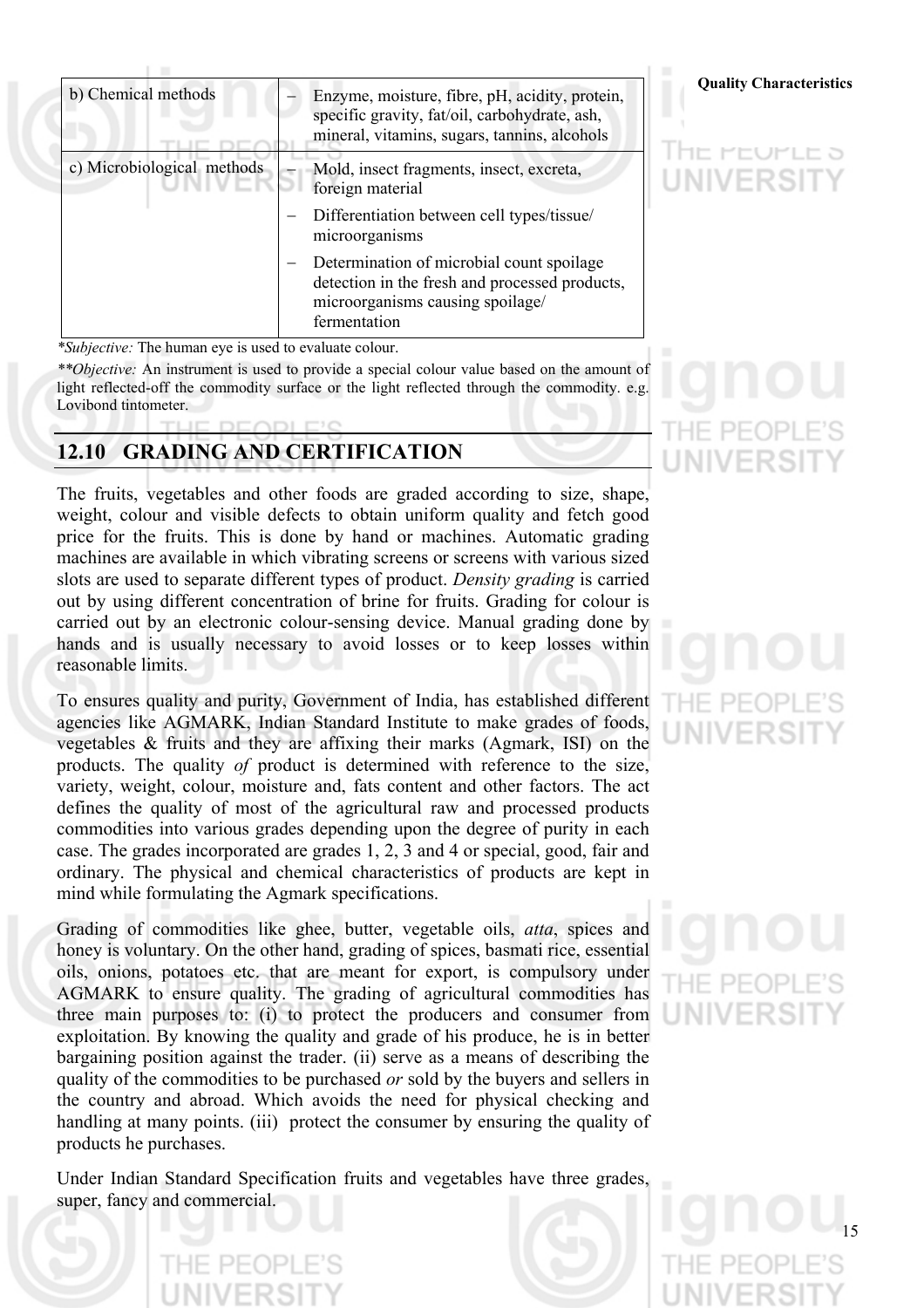**Quality Aspects Super:** The fruits and vegetables under this grade shall be of similar variety characters, fresh, firm, i.e. not withered or wilted, tender, succulent, well shaped, fairly smooth clean and well coloured which means that the commodity has a uniform good colour characteristics of the variety over practically the entire surface, well developed, uniform in size, free from injuries and damage by scars, insects, diseases or mechanical or other means.

> **Fancy:** The fruits and vegetables under this grade shall be of similar variety characters, fresh, firm, tender, succulent, well shaped, fairly smooth clean and well coloured. And are free from, injuries, damage by disease, insects, mechanical or other means.

> **Commercial:** The fruits and vegetables under this grade shall consists which do not conform to the requirements of either super or fancy grade, but the quality is fit for use of human consumption.

# **12.10.1 Certification**

The Bureau of Indian Standards, (BIS) Act, 1986, operates a product certification scheme, including Food and Agriculture. The certification allows the licensees to use the popular ISI Mark, which has become synonymous with Quality products for the Indian markets.

The BIS certification is voluntary, and aims at providing quality, safety and dependability to the customer. All BIS certifications are carried out on Indian Standards, which have been found amenable to product certification. Presence of certification mark known as Standard Mark on a product is an assurance of conformity to the specifications. The conformity is ensured by regular surveillance of the licensee's performance by surprise inspections and testing of samples, drawn both from the factory and the market.

The Govt. of India on considerations of public health  $\&$  safety, and mass consumption has enforced mandatory certifications of 135 products through Orders issued under various Acts. While the Bureau grants licenses only on application however the enforcement of compulsory certification is done by the notified authorities and the Bureau maintains a close vigil on the quality of goods certified through its surveillance operations.

The broad area of food and agriculture under certification are: processed fruits and vegetable products, spices and condiments, bakery, confectionery and nutritious supplements, dairy products, drinks and carbonated beverages, fish and fisheries products, food additives, food analysis and nutrition, food hygiene, food microbiology, food grains, livestock feeds, oils and oilseeds, pesticides residue analysis.

# **12.11 ADULTERATION OF FOOD** − **DETECTION AND PREVENTION**

Food is consumed should be pure provide energy and nutrition and as such it should be wholesome and not have deleterious substances. The food adulteration implies that food lack certain standard of quality or purity and, is a great menace to public health, posing serious threat to the society.

Food adulteration is defined as the process by which the quality or the nature of a food product is adversely affected through the addition of a foreign or an inferior substance and the removal of a vital element, such as fat from milks

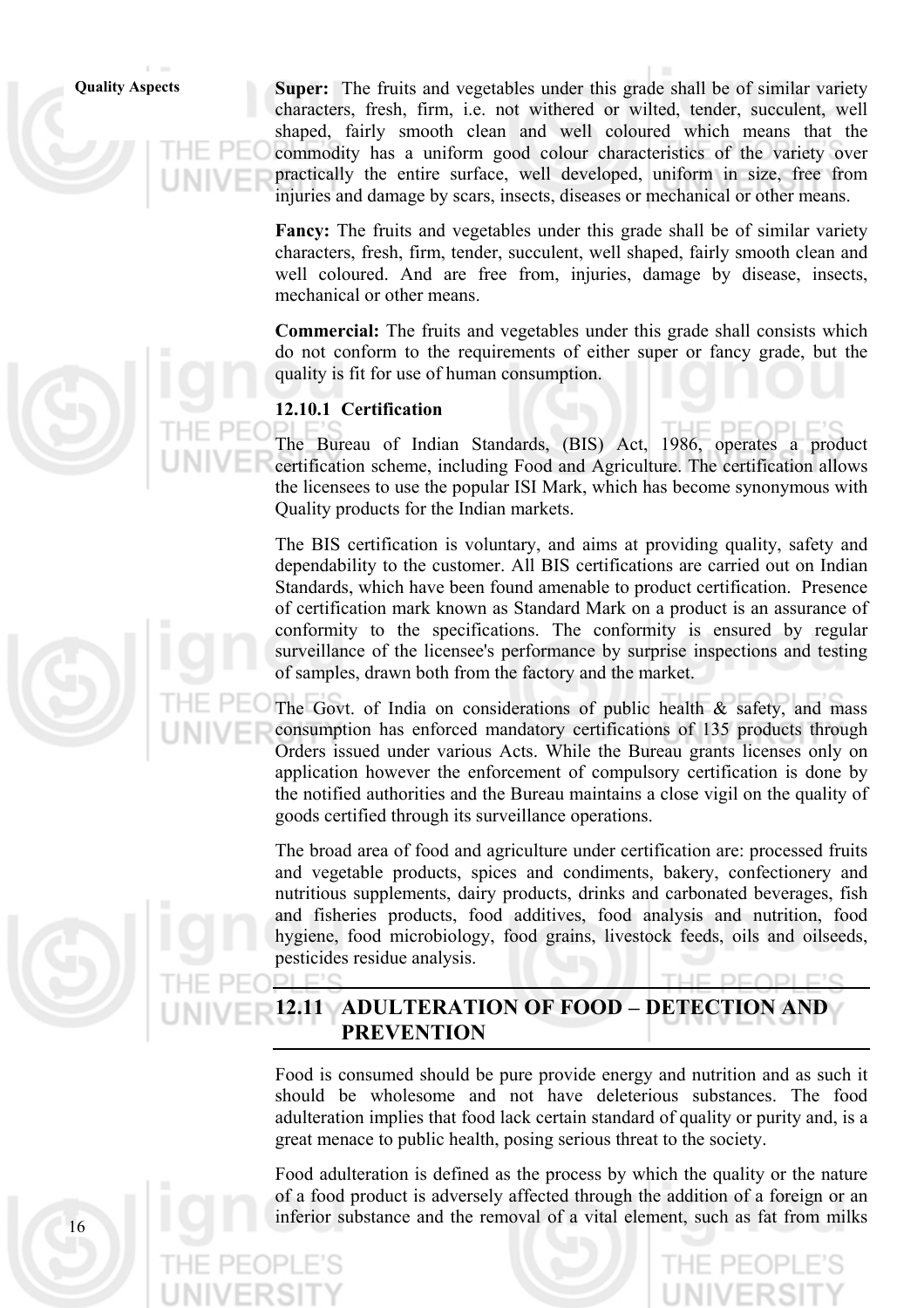**Quality Characteristics** and the addition of water to it. Adulteration of food may endanger health due to either addition of a deleterious substance or removal of a vital component. Adulteration may be intentional or unintentional. The intentional adulteration is a willful act intended to increase the margin of profit while the incidental contamination is usually due to ignorance, negligence or lack of proper checking facilities. Adulteration of food stuffs is commonly practiced in India as the consumers like to get maximum quantity for as low a price as possible. When the price of the food product is higher than the price, which the consumer is prepared to pay, seller is compelled to supply a food product of inferior quality, thus adulteration done.

# **12.11.1 Types of Adulterants**

| adulterants               | Intentional Substances added to food are: sand, marble chips, stones,<br>mud, other filth, talc, chalk powder, water, mineral oil,<br>harmful colours. |
|---------------------------|--------------------------------------------------------------------------------------------------------------------------------------------------------|
| Incidental<br>adulterants | They are pesticide residues, tin from can, droppings of<br>rodent's larvae in foods.                                                                   |

We are eating foods daily laced with some toxic pesticides. Even the rodents and insects introduce into the food a high degree of filth in the form of excreta, bodily secretions and microorganisms responsible for food spoilage as well as its intoxication. The incidental poisoning can be prevented by the following:

- Regular 'market basket' surveys to warn people of dangerous build-up of toxins in food.
- Stepping up the integrated pest management programme to educate farmers about the judicious use of pesticides. No spraying should be done a week before harvest.
- Promoting the control of pests using their natural predators.
- Preventing industries from dumping poisonous effluents.
- Considering health costs while deciding pesticide policy.
- Use of safer pesticides like synthetic pyrethroides or malathion.
- Thorough washing of foods to get rid of much of toxins.

# **12.11.2 Detection of Food Adulteration**

## **Few important food adulterants and simple tests to detect adulteration of foods IININ/CDOIT**

| <b>Substance</b> | <b>Adulterant</b>          | <b>Tests</b>                                                                                                            |
|------------------|----------------------------|-------------------------------------------------------------------------------------------------------------------------|
|                  |                            |                                                                                                                         |
| Tur dal          | <i>Lakh</i> dal or metanil | 1. Lakh dal is irregular in shape and<br>of lighter, colour than turdal                                                 |
|                  |                            | 2. Add concentrated HCI to moisten<br>dal. Yellow colour Will turn into<br>magenta red if metanil yellow is<br>present. |
|                  |                            |                                                                                                                         |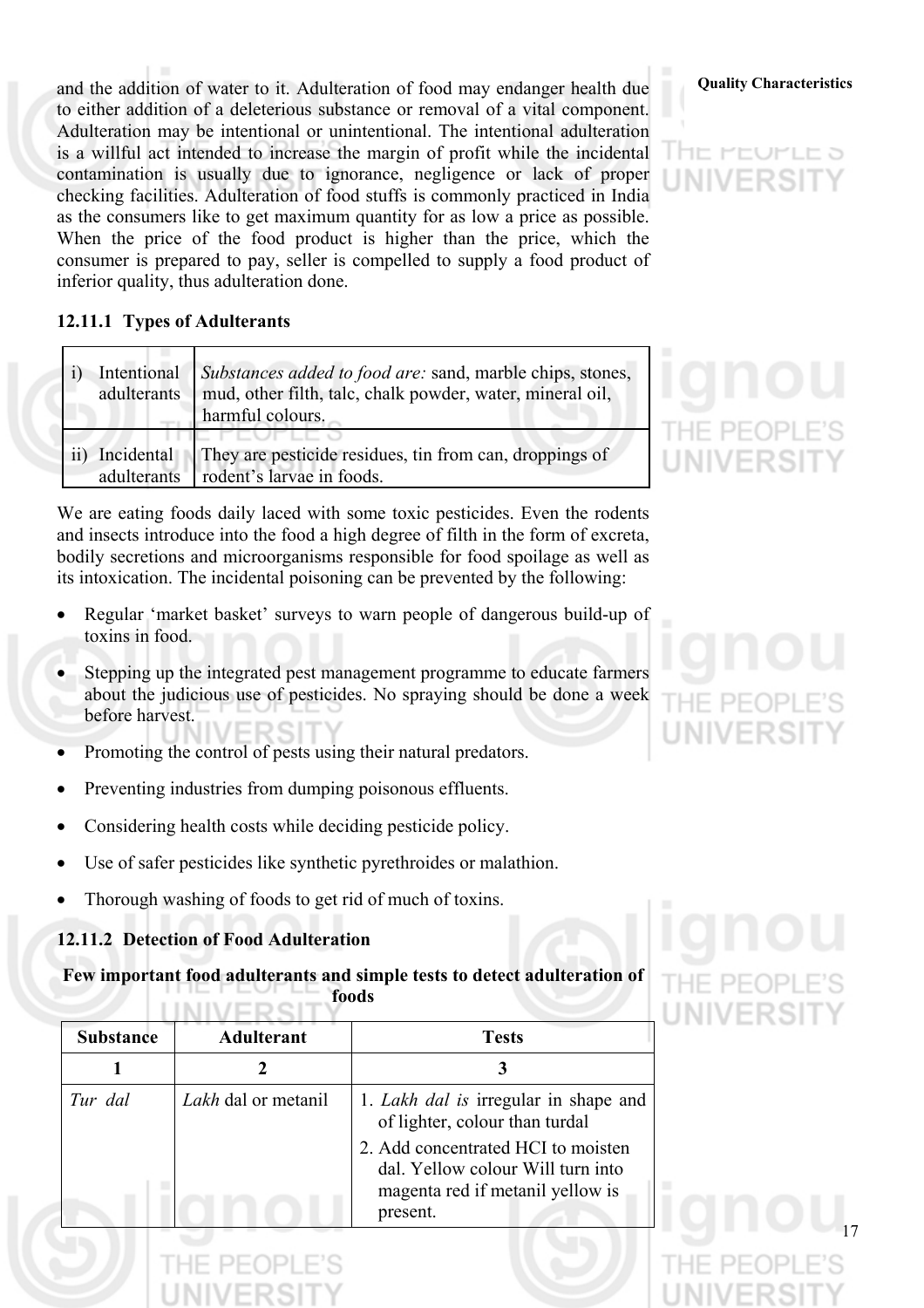| <b>Quality Aspects</b> | Dals                                     | Kesari dal<br>Clay, stones, gravels<br>Lead chromate<br>(yellow) | Add 50 ml of dilute HCI to dal and<br>keep on simmering water for about 15<br>min. The development of pink colour<br>indicates the presence of kesari dal.<br>Visual examination detects these<br>adulterants.<br>Shake 5 g of dal with 5 ml of water<br>and add a few drops of HCI. A pink<br>colour shows the presence of colour. |
|------------------------|------------------------------------------|------------------------------------------------------------------|-------------------------------------------------------------------------------------------------------------------------------------------------------------------------------------------------------------------------------------------------------------------------------------------------------------------------------------|
|                        | Bajra                                    | Fungus                                                           | Immerse in saline water, fungi will<br>come on top                                                                                                                                                                                                                                                                                  |
|                        | Wheat, bajra<br>and other<br>food grains | Ergot (a fungus<br>containing a<br>poisonous substance)          | a) Longer size purple black grains in<br>bajra show the presence of ergots.<br>b) Put some grains in a glass<br>containing 20% salt solution.<br>Ergot floats over the surface,<br>while sound grains settle down.                                                                                                                  |
|                        |                                          | Dhatura seeds                                                    | Dhatura seeds resemble chilly seeds<br>with blackish brown colour which can<br>be separated out by close examination                                                                                                                                                                                                                |
|                        | Tea leaves                               | Exhausted tea or<br>black or bengal gram<br>dal husk with colour | a) Tea leaves sprinkled on wet filter<br>paper would immediately release<br>added colour                                                                                                                                                                                                                                            |
|                        |                                          |                                                                  | b) Spread the little slaked lime on<br>white porcelain tile or glass plate.<br>Sprinkling a little tea dust on the lime<br>will show the presence of coal tar<br>dye. In the case of genuine tea, there<br>will be only a slight greenish yellow<br>colour due to chlorophyll which<br>appears after sometime.                      |
|                        | Mustard<br>seeds                         | Argemone seeds                                                   | Agremone seeds have no round<br>structure, they are pointed and are<br>mere blackish than mustard seeds.                                                                                                                                                                                                                            |
|                        | Chilli<br>powder                         | Saw-dust and red<br>colour                                       | Sprinkle on the surface of water. Saw-<br>dust floats. Added colour will colour<br>the water.                                                                                                                                                                                                                                       |
|                        | Edible oils                              | Argemone oil                                                     | Add concentrated nitric acid to the<br>sample and shake carefully. Red to<br>reddish brown colour in acid layer<br>would indicate the presence of<br>argemone oil.                                                                                                                                                                  |
|                        |                                          | Mineral oil                                                      | Take 2 ml of edible oil and add equal<br>quantity of N/2 alcoholic potash. Heat<br>in boiling water bath for 15 min and<br>add 10 ml of water. Any turbidity<br>shows the presence of mineral oil.                                                                                                                                  |
| 18                     |                                          |                                                                  |                                                                                                                                                                                                                                                                                                                                     |
|                        |                                          |                                                                  |                                                                                                                                                                                                                                                                                                                                     |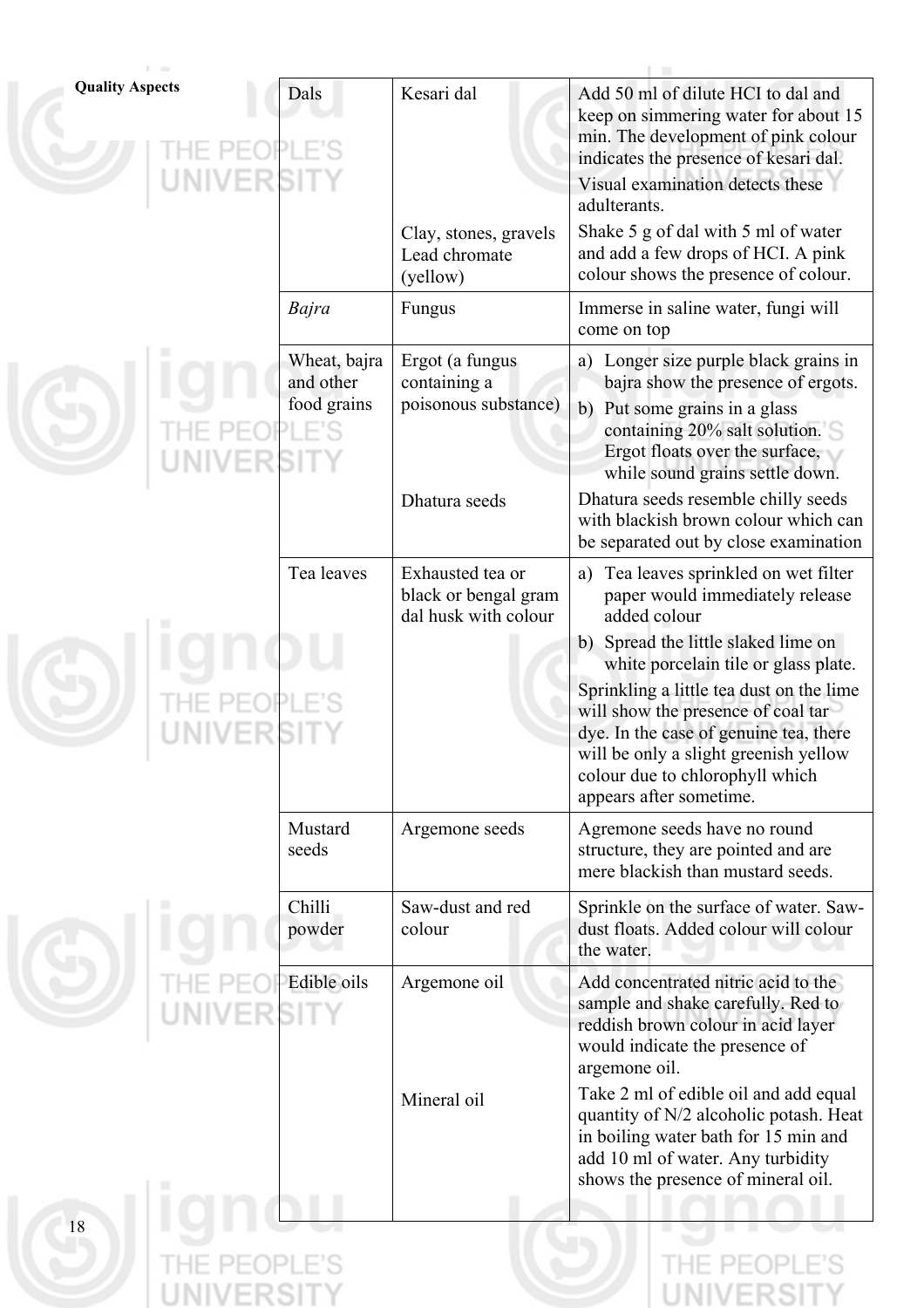|                          | Castor oil                                                           | Dissolve some oil in petroleum ether<br>in a test tube and cool in ice salt<br>mixture. Presence of turbidity within<br>5 min indicates the presence of castor<br>oil.                                                                                                                                                                                                                                                                                                                                                                                                                 |
|--------------------------|----------------------------------------------------------------------|----------------------------------------------------------------------------------------------------------------------------------------------------------------------------------------------------------------------------------------------------------------------------------------------------------------------------------------------------------------------------------------------------------------------------------------------------------------------------------------------------------------------------------------------------------------------------------------|
| Turmeric                 | Coloured saw dust,<br>metanil yellow                                 | Take a teaspoon full of turmeric<br>powder in a test tube. Add a few<br>drops of concentrated HCI. There is<br>instant appearance of violet colour<br>which disappears on dilution with<br>water. If the metanil yellow colour<br>persists (an artificial dye) the<br>presence of non-permitted coal tar is<br>indicated.                                                                                                                                                                                                                                                              |
|                          | <b>Starch</b>                                                        | Add iodine solution to turmeric<br>solution, it will turn violet if starch is<br>present.                                                                                                                                                                                                                                                                                                                                                                                                                                                                                              |
| Coriander                | Horse dung powder                                                    | Soak in water. Horse dung will float<br>which can be easily detected.                                                                                                                                                                                                                                                                                                                                                                                                                                                                                                                  |
| Ghee or<br><b>Butter</b> | Vanaspati<br>Mashed potatoes,<br>sweet potato and<br>other starches. | Take about one teaspoonful of melted<br>ghee or butter with equal quantity of<br>concentrated HCI in a test tube and<br>add to it a pinch of cane sugar. Shake<br>well for one minute and observe it<br>after 5 min. Appearance of crimson<br>colour in lower (acidic) layer shows<br>the presence of 'vanaspati'.<br>The presence of mashed potatoes and<br>sweet potatoes in a sample of butter<br>can easily be detected by adding a<br>drop of tincture of iodine. The<br>appearance of blue colour indicates<br>the presence of mashed potato, sweet<br>potato or other starches. |
| <b>Black</b><br>pepper   | Dried seeds of<br>papaya fruit<br>Light berries                      | Papaya seeds can be separated out<br>from pepper as they are shrunken,<br>oval in shape and greenish brown or<br>brownish black in colour. The<br>suspected papaya seed in black<br>pepper sample is distinguishable by<br>its characteristic repulsive flavour<br>quite distinct from the bite of black<br>pepper.<br>Light berries float on spirit.                                                                                                                                                                                                                                  |
| Rice                     | Marble or other<br>stones                                            | Place a small quantity of rice on the<br>palm of the hand and gradually<br>immerse the same in water. The stone<br>chips will sink.                                                                                                                                                                                                                                                                                                                                                                                                                                                    |

## **Quality Characteristics**

# HE MEUMLE 9 **JNIVERSITY**

# **HE PEOPLE'S JNIVERSITY**

# **HE PEOPLE'S INIVERSITY**

# **HE PEOPLE'S INIVERSITY**





THE PEOPLE'S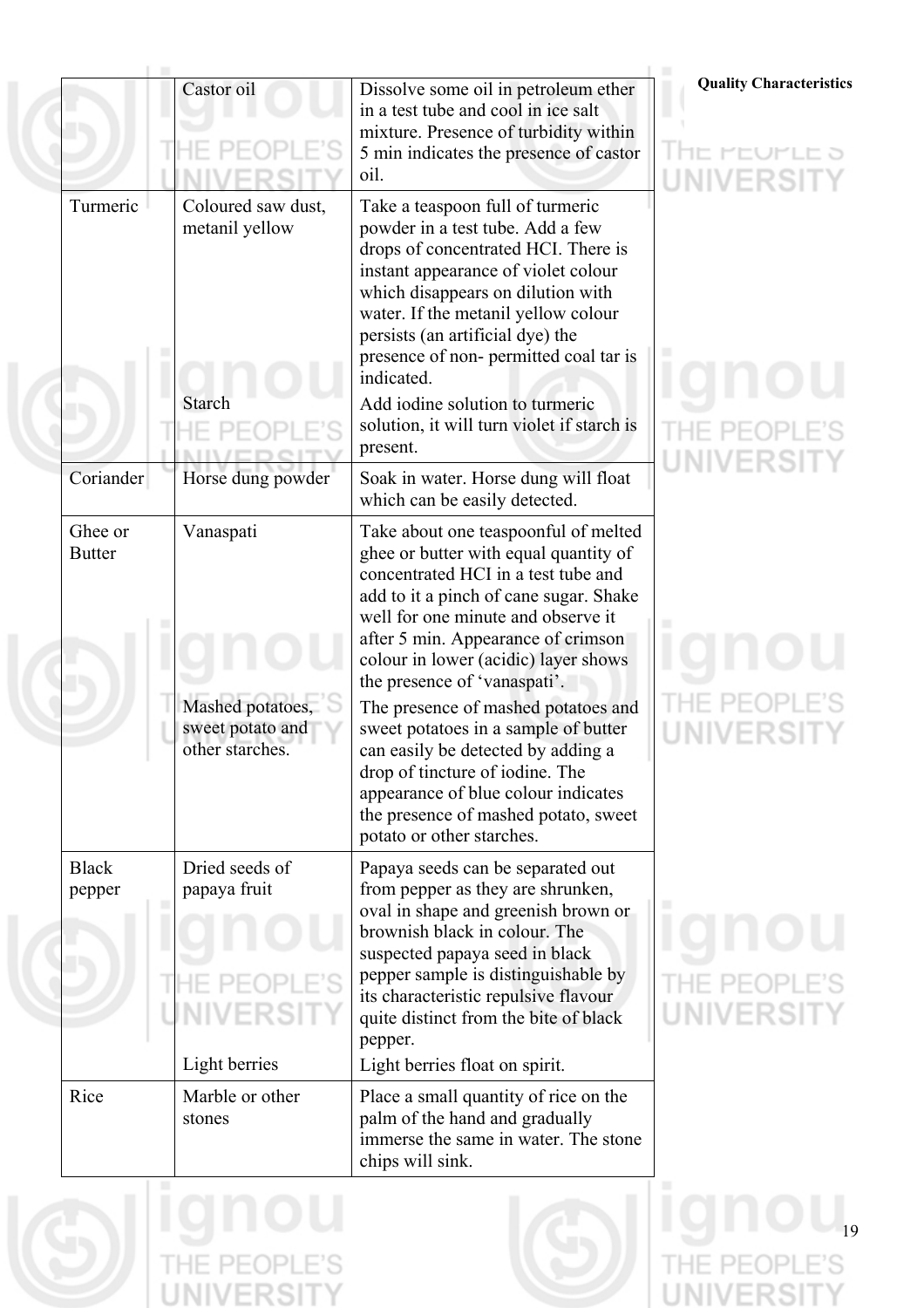| <b>Quality Aspects</b><br>THE PEOPLE'S | Wheat flour<br>(maida) | Atta from which<br>maida suji has been<br>extracted | When dough is prepared from<br>resultant wheat flour, more water has<br>to be used and chapattis prepared out<br>of this will blow out. The normal taste |
|----------------------------------------|------------------------|-----------------------------------------------------|----------------------------------------------------------------------------------------------------------------------------------------------------------|
| UNIVERSITY                             |                        |                                                     | of chapattis prepared out of wheat is<br>somewhat sweetish whereas those<br>prepared out of adulterated wheat<br>flour will taste insipid.               |

# **12.11.3 Prevention of Food Adulteration**

To safeguard the interest of the consumer, it is necessary to have a check and control over the quality of food marketed for human consumption.

In India "Prevention of Food Adulteration Act" was promulgated by the Government in 1954 and the Rules under this act were made in 1955. The act was intended to make provisions for the prevention of adulteration in food. The act empowers the government agencies to prevent this unsocial activity and safeguard the health of the people. The implementation of the Act/Rules is done at State/Union territory level whereas the Central Government may give such directions it may deem necessary regarding execution of the provisions in the Act/Rules. For this purpose, the 'Central Committee for Food Standards' was constituted with (a) members representing concerned ministries, (b) representatives of consumers, medical professionals, agricultural, commercial and industrial organizations and hotel industry, (c) representatives of State/Union territories and (d) Directors of the Central Food Laboratories and (e) Director General of Health Services. Four Central Food Laboratories and a number of state level laboratories were established for analysis of samples collected by the state level food inspectors.

Standards under PFA Act and Rules: The standards laid down under the PFA Act and Rules are minimum standards of purity and are based on the agricultural practices, climatic conditions prevailing, and economic conditions and nutritional status of the people in the country

The standards are mandatory in nature and by government laws food articles which do not conform to the standards are considered unfit for human consumption. The Act and Rules deal with preservatives, poisonous metals, naturally occurring toxic substances, anti-oxidants, emulsifying and stabilizing agents, flavouring agents, colouring matter and other food additives, insecticides and pesticides, solvent extracted oils and edible flours, nonalcoholic beverages, starchy foods, spices and condiments and their mixes, honey, jaggery, saccharin, coffee, tea and milk, milk products, edible oils, cereals, baked products, sweets and confectionary and a range of similar products. The Act and Rules deal with the administrative procedures to be followed for reporting, analysis, prosecution, presentation of cases in a court of law and punishment to be carried out.

The adulterated food articles are defined under the Act.

## **12.11.4 Prevention of Food Adulteration Tips to Consumer**

Despite the advantages of modern technology, illness due to adulterated/ contaminated food is one of the leading causes of sickness or death. Foodborne diseases range from acute gastroenteritis to precancerous/cancerous

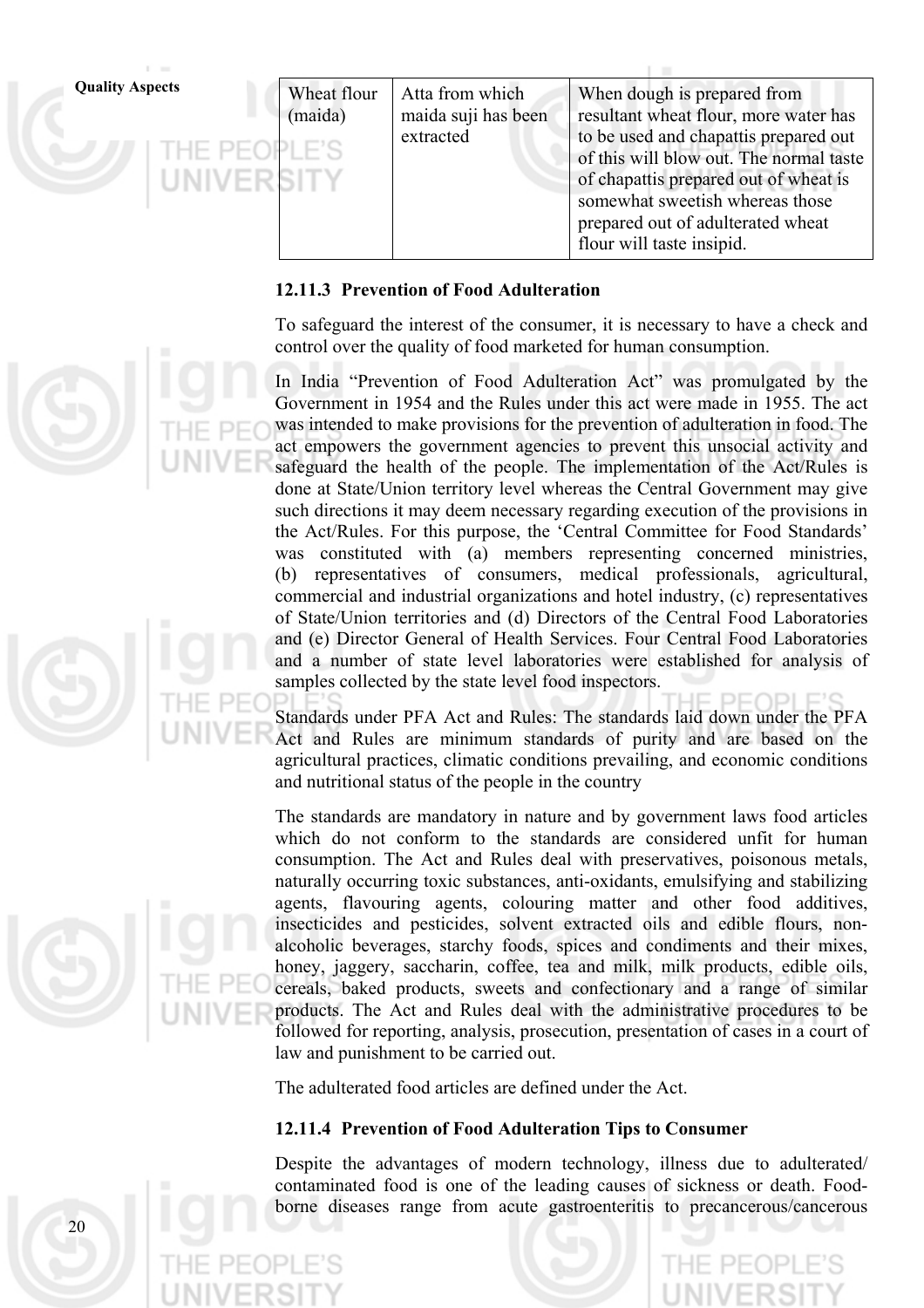stage. Consumers are therefore offered tips in ascertaining quality of food by **Quality Characteristics** quick and simple tests for detection of common adulterants in food.

- Read label before purchasing.
- Purchase food articles from licensed vendors and insist on Bill or Cash Memo.
- Prefer foods sold in packed containers even if the cost is higher.
- Prefer foods certified by Govt. agencies like Agmark, ISI certification mark and FPO
- Avoid coloured foods especially sweetmeats or sharbats or ice candy.
- Buy foods from reputed firms.
- Do not buy cut or exposed fruits or vegetables.
- Do not use containers or packages used for insecticide chemicals or nonedible items.

# **Check Your Progress Exercise 2** "

- **Note:** a) Use the space below for your answer. b) Compare your answers with those given at the end of the unit.
- 1. What do you understand about quality standard?

# ………………………………………………………………………………. ……………………………………………………………………………….

 ………………………………………………………………………………. ………………………………………………………………………………. ……………………………………………………………………………….

……………………………………………………………………………….

2. How many types of adulterants are there and the Act to prevent adulteration?

……………………………………………………………………………….

……………………………………………………………………………….

……………………………………………………………………………….

……………………………………………………………………………….

# ………………………………………………………………………………. ……………………………………………………………………………….

21

# I HE PEUPLE 5 UNIV

……………………………………………………………………………….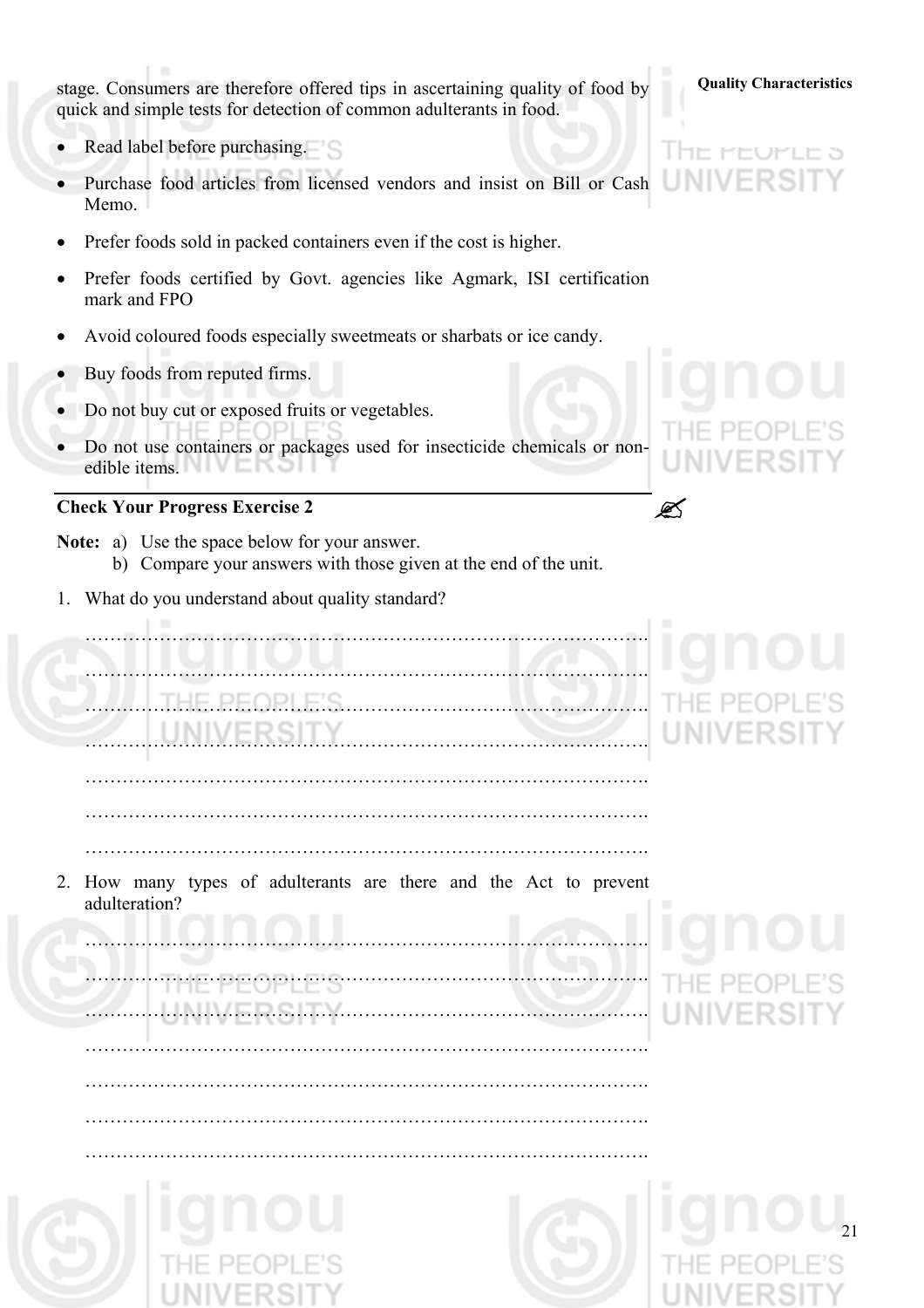| <b>Quality Aspects</b> | 3. What is Agmark?                                     |       |
|------------------------|--------------------------------------------------------|-------|
|                        | LE'S<br>UNIVERSITY                                     |       |
|                        |                                                        |       |
| ш                      | 4. What are the benefits of grading and certification? |       |
| UNIVE                  | LE'S                                                   | THE P |
|                        |                                                        |       |
|                        | 5. Name the method of quality evaluation?              |       |
|                        |                                                        |       |
|                        |                                                        |       |
|                        |                                                        |       |
|                        | 2.12 LET US SUM UP                                     |       |

Quality of food is a combination of attributes, properties or characteristics that give a commodity value in terms of human food. The important components of quality are: appearance, texture or firmness, flavour, colour, purity and nutritional quality. Food plays a very significant role in human nutrition especially as source of carbohydrate, protein, fats, vitamins, minerals and dietary fibre. Lipid oxidation and non-enzymatic browning in fruits and vegetable are two major chemical characteristics, which affect the quality of food during processing and storage. The microbiological characteristics are associated with the presence of bacteria, yeasts and moulds on foods resulting in deterioration of quality.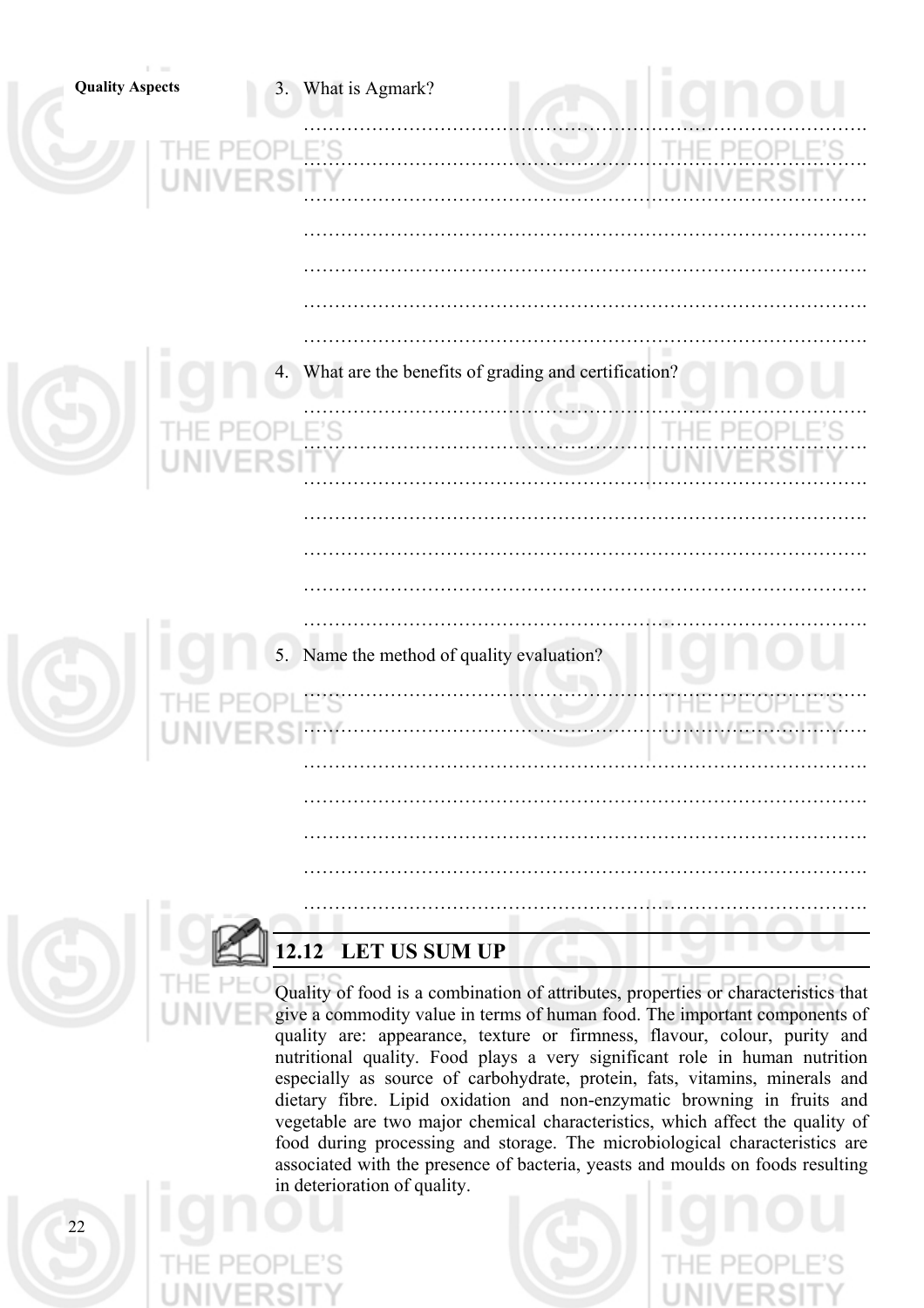Different quality standards are formulated and enforced by Government of **Quality Characteristics** India to ensure food quality and safety for human consumption. The quality evaluation of fruits, vegetables, other foods and processed products gives useful information on nutritional and biochemical characteristics and can be determined by destructive or non-destructive methods. These include both objective such as physical, chemical, or microbiological methods and subjective such as taste. Food adulteration is defined as the process by which the quality or the nature of a food product is adversely affected through the addition of a foreign or an inferior substance and the removal of a vital element. Adulteration may be intentional or unintentional. In India "Prevention of Food Adulteration Act" was promulgated by the Government to make provisions for the prevention of adulteration in food by law.

The fruits, vegetables and other foods are graded according to size, shape, weight, colour and visible defects to obtain uniform quality which is done by hand or machines. Automatic grading machines are available. Grading for colour, an electronic colour-sensing device is used. To ensures quality and purity, Government of India, has established Agricultural Produce Grading and Marketing Act (Agmark), and Indian Standard Institute to make grades of foods, vegetables and fruits  $\&$  they are affixing the Agmark  $\&$  ISI quality mark respectively on the products. The Bureau of Indian Standards, (BIS) Act, operates a product certification scheme, including Food and Agriculture. The certification allows the licensees to use the ISI Mark, which insure quality of products. The BIS certification is voluntary, and aims at providing quality, safety and dependability to the customer. All BIS certifications are carried out on Indian Standards, which have been found amenable to product certification.

# アロヒう

# **12.13 KEY WORDS**

| Quality<br>Appearance                                                    | It is a measure of the degree of excellence or<br>degree of acceptability by the consumer.<br>It include size, shape, colour, gloss and other<br>visible defects of foods.                                                                                                                                        |
|--------------------------------------------------------------------------|-------------------------------------------------------------------------------------------------------------------------------------------------------------------------------------------------------------------------------------------------------------------------------------------------------------------|
| <b>Texture</b>                                                           | It include softness, hardness, firmness, juiceness,<br>chewness, mealiness $\&$ stickiness, of the food<br>commodity.                                                                                                                                                                                             |
| <b>Flavour</b>                                                           | It is a complex of taste and aroma.                                                                                                                                                                                                                                                                               |
| <b>Chemical</b><br>characteristics<br>Microbiological<br>characteristics | The lipid oxidation and non enzymatic browning<br>are the chemical reactions of the rancidity and<br>browning of foods respectively.<br>The microbiological characteristics are associated<br>with the presence of bacteria, yeasts and moulds<br>foods resulting in deterioration of quality<br>on<br>attributes |
| <b>Quality standards</b>                                                 | They are something that is set up and established<br>by the authority for measuring quality.                                                                                                                                                                                                                      |
| <b>Quality evaluation</b>                                                | The quality evaluation gives information on<br>nutritional and biochemical characteristics of<br>foods and determined by destructive or non-                                                                                                                                                                      |



# NIVERSI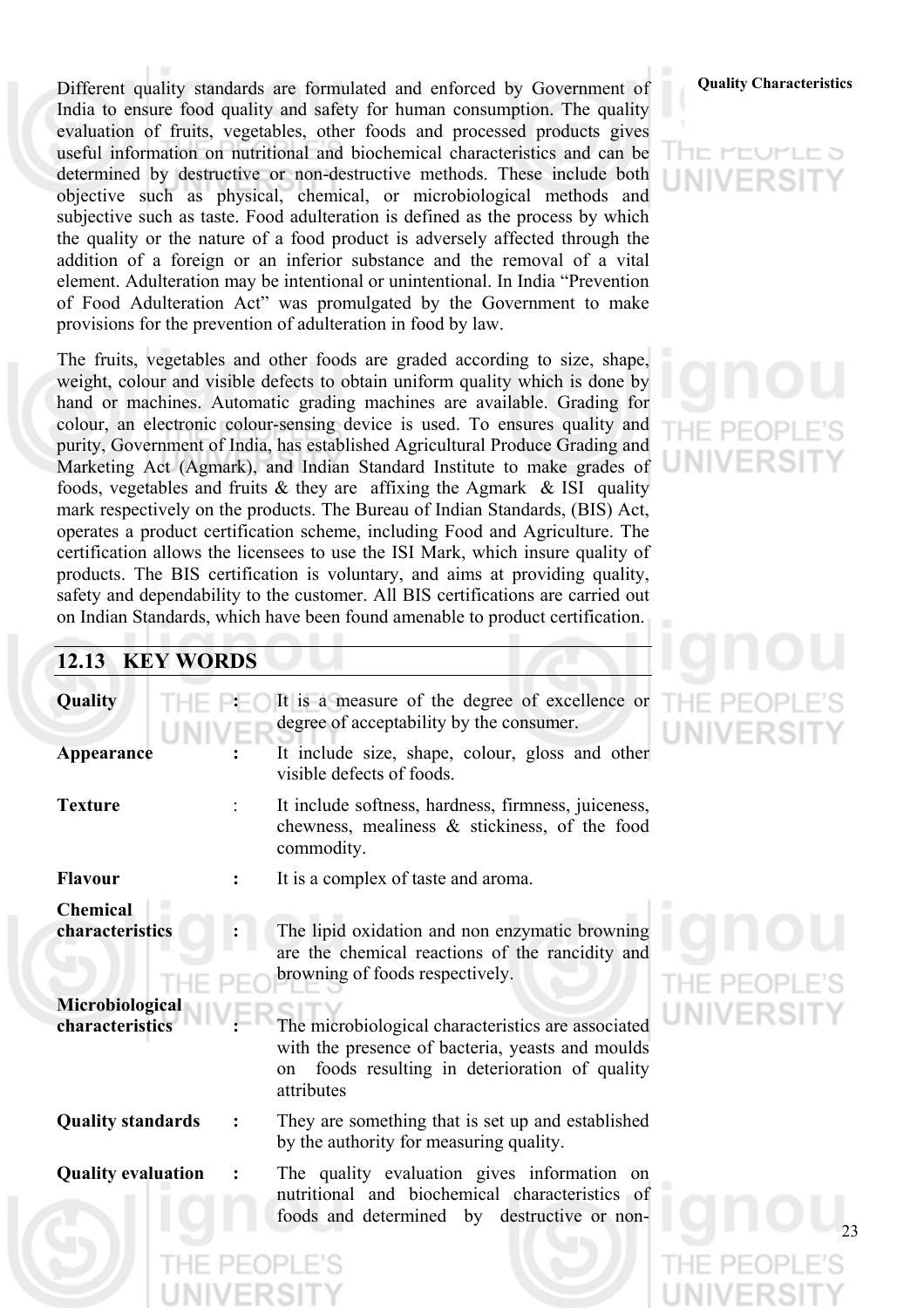

# **Check Your Progress Exercise 1**

- 1. Your answer should include the following points:
	- Quality is combination of attributes, properties or characteristics that give a commodity value in term of human food.
	- Quality is overall, consumer's satisfaction and value worth.
- Appearance, firmness, flavour, colour, purity, nutritional quality:

Your answer should include the following points:

- Physical characteristics.
- Chemical characteristics.
- Nutritional characteristics.
- 3. Your answer should include the following points:
	- Lipid of oxidation.
	- Non-enzymatic browning.
	- Rancidity.
	- Maillard reaction.

Your answer should include the following points:  $\Box$ 

- **Mildew** 
	- Brown rot
	- Soft rot
	- Black rot
	- Green rot
	- Mould rot
	- Souring

 $2<sub>4</sub>$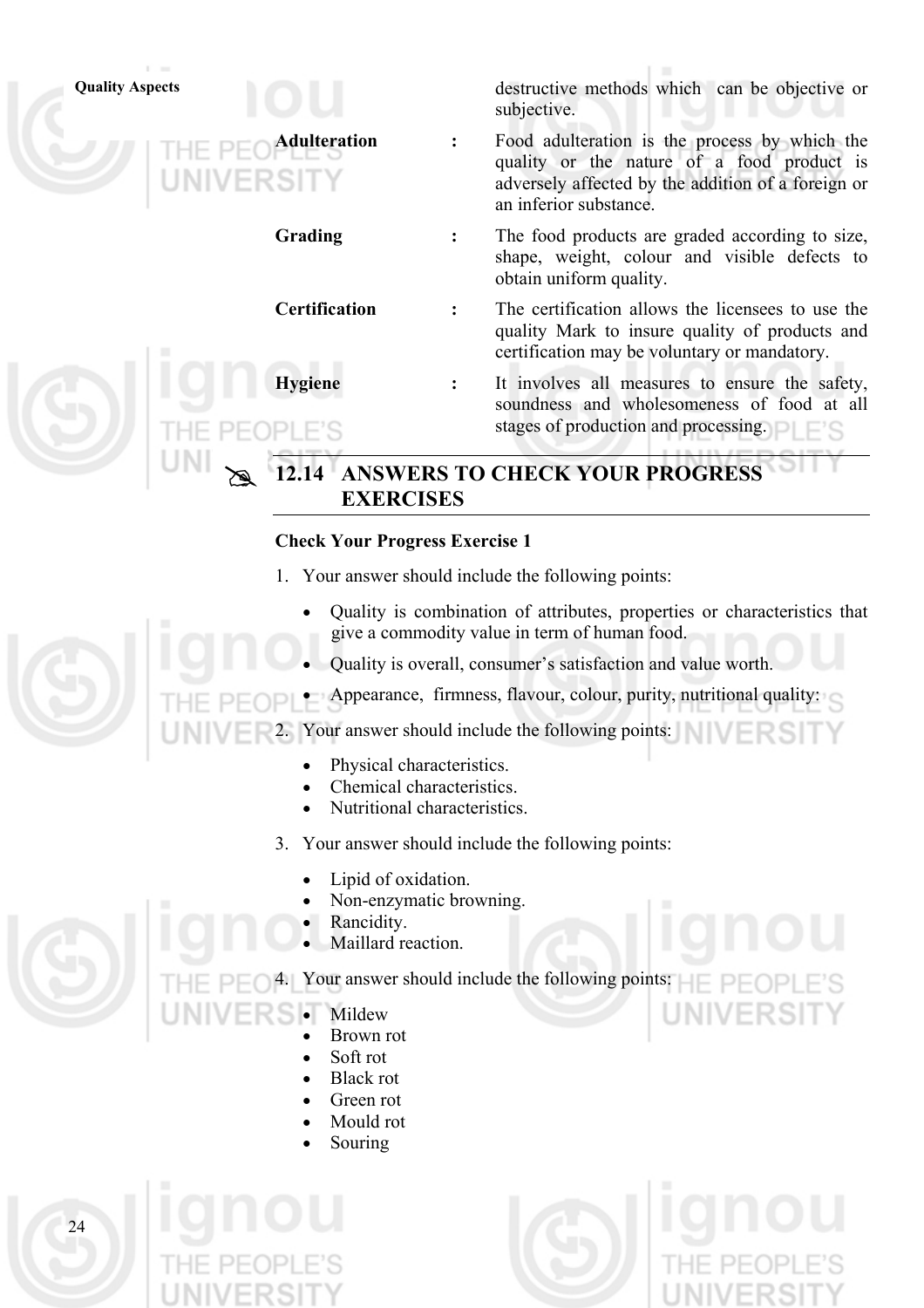# **Check Your Progress Exercise 2 Quality Characteristics**

- 1. Your answer should include the following points:
	- Different standards for ensuring the quality and safety of foods for human consumption have been formulated and enforced by law in India.
	- Legal standards.
	- Company standards.
	- Industry standards.
	- Consumer or grade standards.
- 2. Your answer should include the following points:
	- Intentional adulterants.
	- **Incidental adulterants.**
	- Prevention of Food Adulteration Act 1955.
- 3. Your answer should include the following points:
	- Derivative of Agricultural Marketing.
	- Agricultural Produce Act, 1937.
	- AGMARK products are free from adulteration.
- 4. Your answer should include the following points:
	- Uniform quality and fetch good price.
	- The grades are  $1, 2, 3, \& 4$ .
	- Special, good, fair and ordinary grades.
	- Super, fancy  $&$  commercially grades.
	- BIS Act.
	- ISI mark.
- 5. Your answer should include the following points:
	- Physical, Chemical and Microbiological methods.
	- Objective and subjective methods.
	- Non-destructive methods.

# **12.15 SOME USEFUL BOOKS**

- 1. Danthy, M.E. (1995) Fruits and Vegetable Processing, FAO. Agricultural Services Bulletin–119. Published by arrangement with FAO by International Book Distributing Co., Lucknow.
- 2. Indian Standard for fruits and vegetable products. Indian Standards Institution, New Delhi.
- 3. Jood, S. and Khetarpal, N. (2002) Food Preservation. Agrotech Publishing Acabemy, Udaipur, India.







# The Pet JF LE Ə Ш